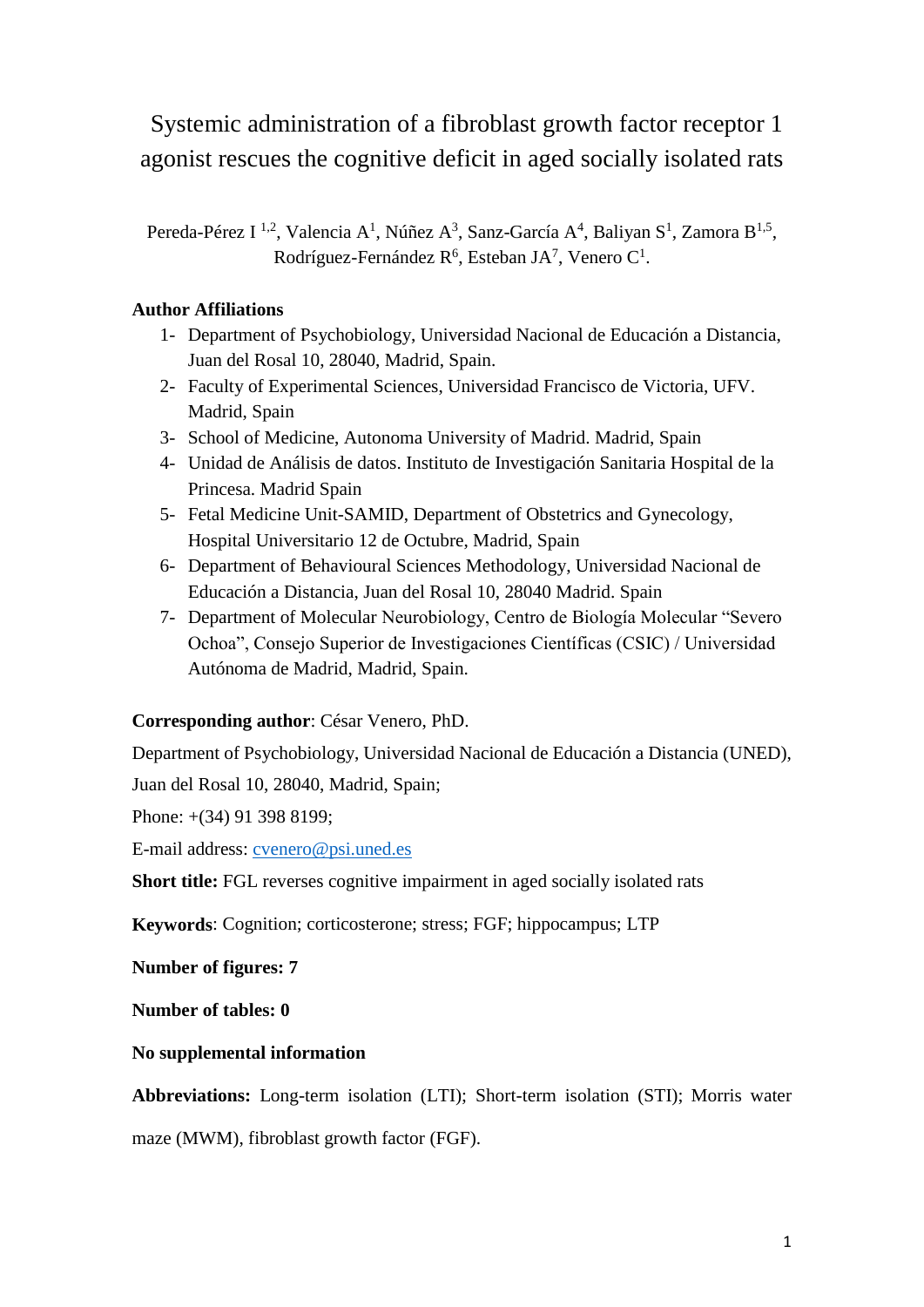## **ABSTRACT**

Social isolation predominantly occurs in elderly people and it is strongly associated with cognitive decline. However, the mechanisms that produce isolation-related cognitive dysfunction during aging remain unclear. Here we evaluated the cognitive, electropgysiologial and morphological effects of short- (4 weeks) and long-term (12 weeks) social isolation in aged male Wistar rats. Long-term but not short-term social isolation increased the plasma corticosterone levels and impaired spatial memory in the Morris water maze. Moreover, isolated animals displayed dampened hippocampal longterm potentiation (LTP) *in vivo*, both in the dentate gyrus (DG) and CA1, as well as a specific reduction in the volume of the *stratum oriens* and spine density in CA1. Interestingly, social isolation induced a transient increase in hippocampal basic fibroblast growth factor (FGF2), while fibroblast growth factor receptor 1 (FGFR1) levels only increased after long-term isolation. Importantly, sub-chronic systemic administration of FGL, a synthetic peptide that activates FGFR1, rescued spatial memory in long-term isolated rats. These findings provide new insights into the neurobiological mechanisms underlying the detrimental effects on memory of chronic social isolation in the aged.

### **1. INTRODUCTION**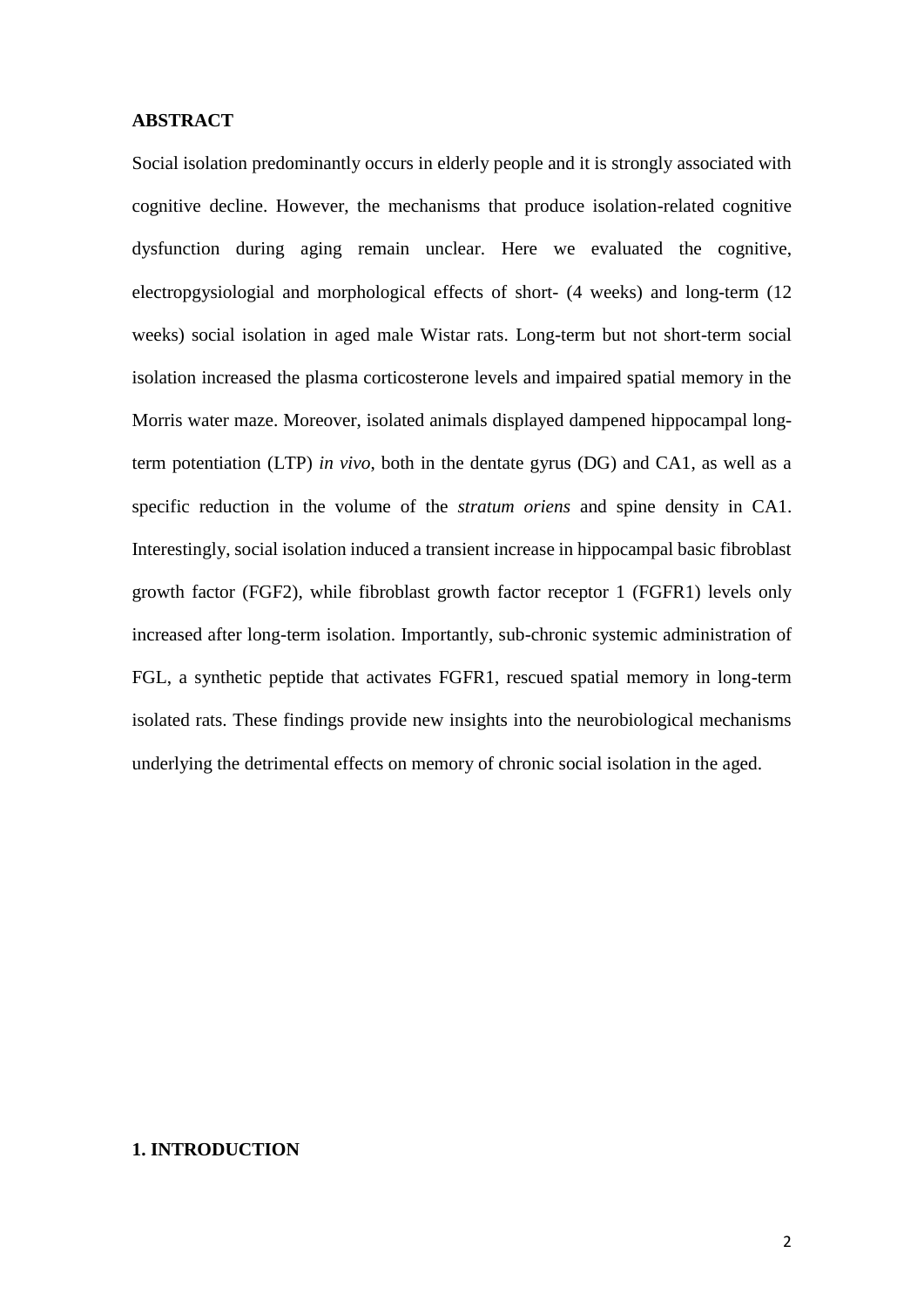In humans, social relationships are not only critical for physical well-being, but also for mental health (Cacioppo et al., 2010; Nicholson, 2012). In fact, social isolation is considered a stressful situation that can cause deterioration in an individual's psychological and physical health (House et al., 1988; Cacioppo et al., 2015). Indeed, social isolation is associated with an increased risk of morbidity and mortality (Berkman and Syme, 1979; Eng et al., 2002; Steptoe et al., 2013; Holwerda et al., 2016). Although it can occur in any period of life, social isolation is particularly prevalent in old age, reaching 40% in community-dwelling elderly people (Smith and Hirdes, 2009; Nicholson, 2012). Several epidemiological studies have indicated that social relationships and social support are protective factors for cognitive decline (Seeman et al., 2001; Barnes et al., 2004; Fratiglioni et al., 2004), whereas social isolation and/or a feeling of loneliness are related to age associated cognitive decline and the onset of dementia (Bassuk et al., 1999; Fratiglioni et al., 2000; Zunzunegui et al., 2003; Holwerda et al., 2014).

Social interactions in non-human primates and other social mammals are known to critically affect behavior (Welch and Welch, 1965; Valzelli, 1973). However, preclinical studies investigating the effects of social isolation on behavior have mainly focused on isolation during rearing, which leads to profound neurobiological and behavioral alterations if prolonged, these resembling some of the core symptoms of schizophrenia and that are reproduced in "isolation syndrome" (Hall, 1998; Martin and Brown, 2010). However, when social isolation takes place in adulthood, distinct behavioral, physiological and neuroendocrine changes have been described, depending on the length of isolation, the species and gender (Cruces et al., 2014; Arakawa, 2017). Elevated blood pressure and increased hypothalamic-pituitary-axis (HPA) activity are common effects of the social isolation of adult animals (Hall, 1998; Hawkley et al., 2012; Martin and Brown, 2010; Cacioppo et al., 2015), along with aggressiveness, enhanced anxiety and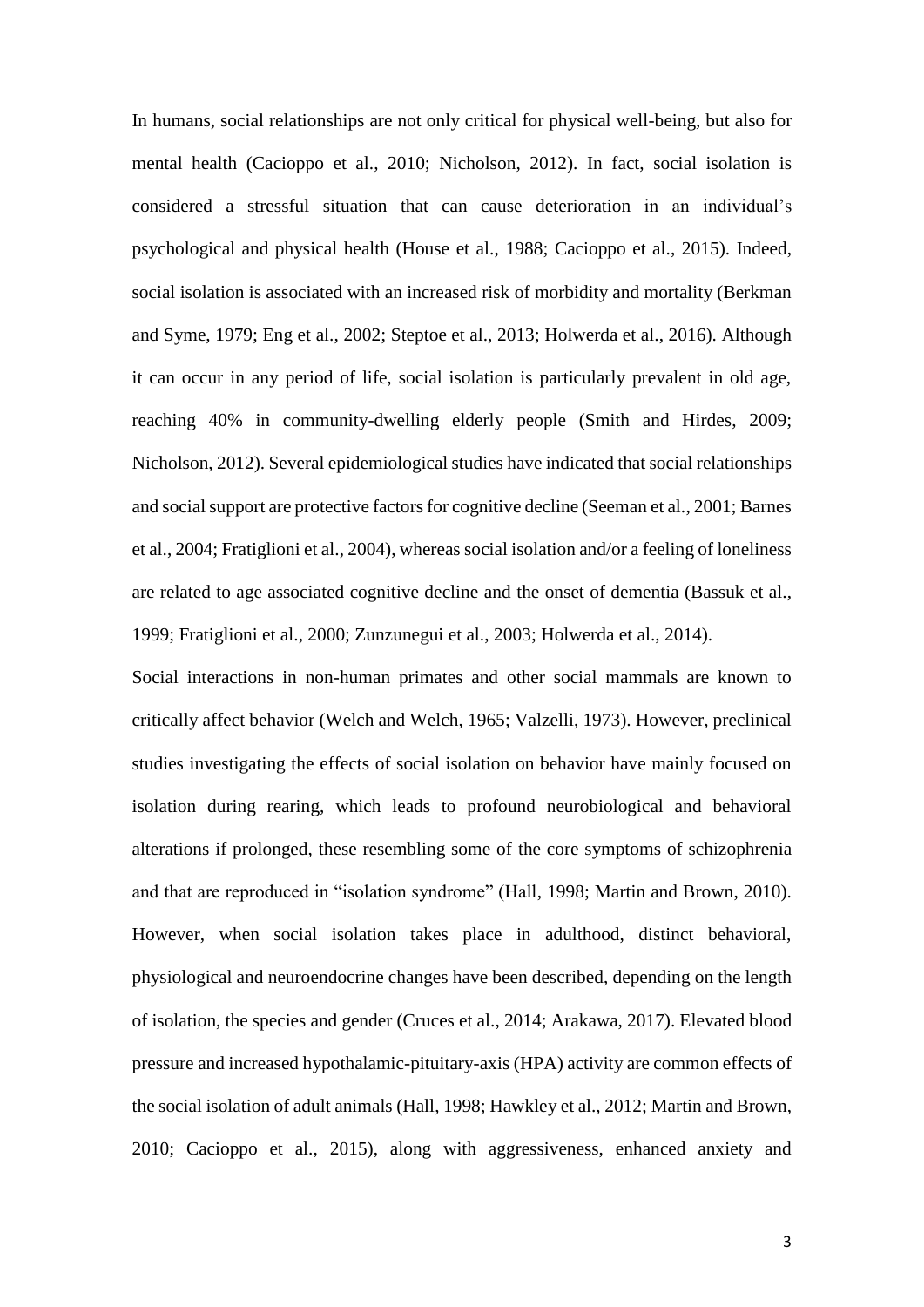depressive-like behavior (Martin and Brown 2010; Cruces et al., 2014). Together, these behavioral and neurobiological alterations support the view that social isolation can be considered a psychosocial stress.

Our current understanding of the effects of social isolation in hippocampal dependent tasks is largely based on studies of weaned or juvenile animals deprived of social contact, although the results obtained have been quite consistent relative to the gender, species and protocols used (Wongwitdecha and Marsden, 1996; Schrijver et al., 2002; Hellemans et al., 2004; Chida et al., 2006; Ibi et al., 2008; Pisu et al., 2011; Cruces et al., 2014; Oliveras et al., 2016; Arakawa, 2017). Strikingly, only three studies into long-term social isolation have focused on aged laboratory animals, studying how ageing influences spatial learning and memory. Accordingly, it appears that spatial learning and memory in the Morris water maze (MWM) deteriorates in isolated rodents (Arranz et al., 2009; Kumar et al., 2011; Huang et al., 2015). However, the neurobiological events that underlie the deleterious effects on cognitive function provoked by social isolation in aged adults remain largely unknown.

To investigate the effects of social isolation on spatial learning and memory, we evaluated how short (STI) and long-term social isolation (LTI) affects the performance of aged male Wistar rats in the MWM. Accordingly, we found that LTI, but not STI impaired spatial memory. To better understand the temporal dynamics of the changes induced by chronic social isolation in hippocampal structure and function, we assessed different parameters in these animals: 1) volume of the DG, CA3 and CA1 hippocampal sub-regions; 2) spine density on DG granule cells and CA1 pyramidal neurons; 3) hippocampal LTP *in vivo*, a mode of synaptic plasticity thought to be crucial for learning and memory (Bliss and Collingridge, 1993); and 4) the hippocampal changes in neural cell adhesion molecule (NCAM), PSA-NCAM, FGF2 and FGR1. In addition, we evaluated whether systemic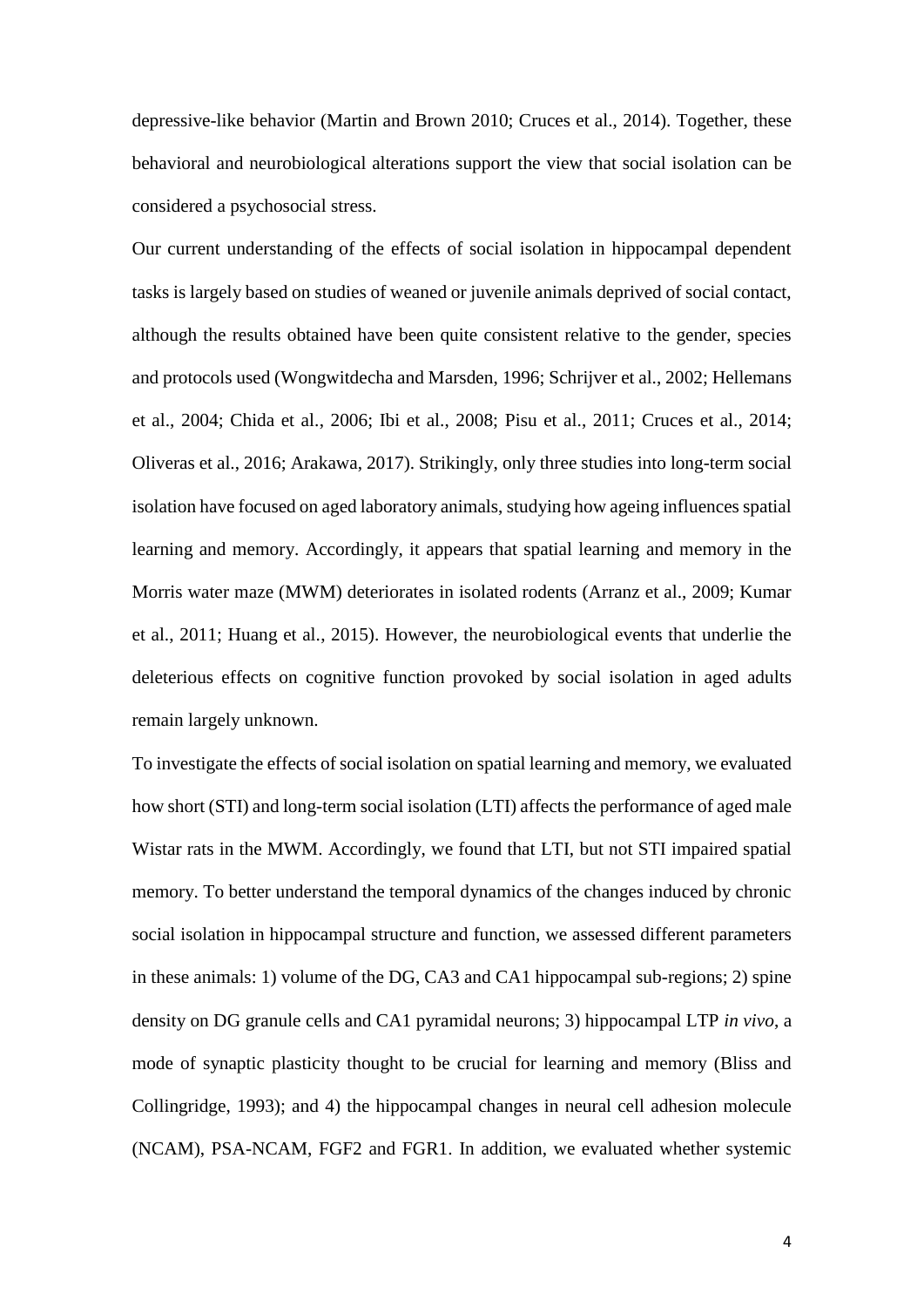administration of FGL, a synthetic NCAM mimetic peptide that activates FGFR1 (Neiiendam et al., 2004; Chen et al., 2010), could efficiently reverse the memory impairment induced by social isolation.

### **2. MATERIALS AND METHODS**

## **2.1. Animals**

Adult male Wistar rats (Harlan, France) were purchased at 3 months of age and kept pairhoused in transparent Plexiglas cages on a 12-hour light/dark cycle. When the animals reached 18 months of age, a group of rats was housed individually in shadow boxes for 12 weeks (to avoid visual contact with con-specifics: long-term isolation- LTI). Another group of rats was housed individually at 20 months of age for 4 weeks (short-term isolation-STI), while control animals remained in groups of three pair-housed in transparent Plexiglas cages. All animals were weighed weekly. Immediately after sacrifice adrenal glands of animals´ were weighed and corticosterone levels measured. All animal protocols were approved by the Committee of Ethics of the Universidad Nacional de Educación a Distancia (UNED) following the "Principles of laboratory animal care", and were carried out in accordance to the European Union Directive (2010/63/EU).

### **2.2. Experimental designs**

# **2.2.1. Experiment 1. Effects of short- and long-term social isolation on spatial learning and memory in the Morris Water Maze**

At 21 months of age, the spatial learning and memory abilities of  $STI$  (n= 10) and LTI  $(n=10)$  animals, as well as those of the control rats  $(n=10)$ , were evaluated in the Morris water maze. The animals were coded with random numbers without following a specific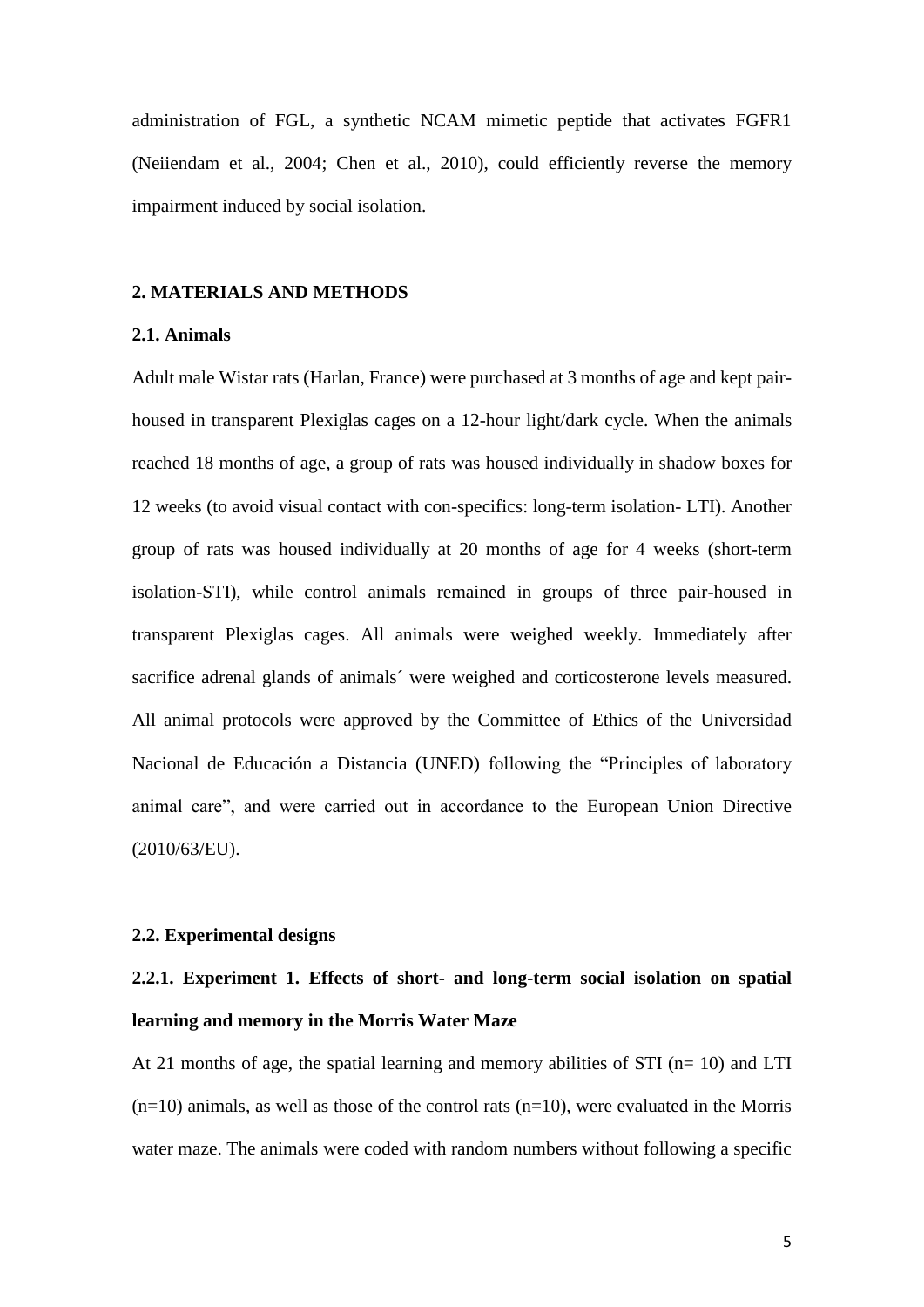sequence for the experimental group to ensure that the observers were blind to the experimental conditions.

## **2.2.2. Morris Water Maze**

The water maze was a black circular pool (2 m diameter, 45 cm high) filled with water (30 cm depth, at  $24\pm1$  °C) and divided into four virtual quadrants of equal size, with a hidden escape platform placed in the middle of the target quadrant. The testing room contained numerous spatial cues. The acquisition phase was divided into 3 training sessions (day 1–3), 90s trials per day, with a 60s inter-trial interval. Each training session consisted of four trials (90s), using four different starting positions, distributed equally around the perimeter of the maze (north, south, east and west). Each rat was placed in the water facing the tank's wall at one of the four designated starting points. A 60s probe memory session (day 4) was performed 24 h after the last trial of the learning period, during which the platform was not present. The trials and test were performed during the light period (09:00–15:00 h) to avoid the influence of circadian hormonal fluctuations. Since performance in the water maze may be influenced by other non-spatial learning factors, such as the sensory, motivational, emotional or motor behavior of the subjects, the rat's swimming speed was recorded. In addition, after the memory probe trial the animals were tested with a visible platform in the water maze, in which no spatial learning is involved. The behavioral data were acquired and analyzed using an automated tracking system (Ethovision, Noldus Wageningen, The Netherlands).

### **2.2.3. Blood Sampling: Plasma corticosterone measurement**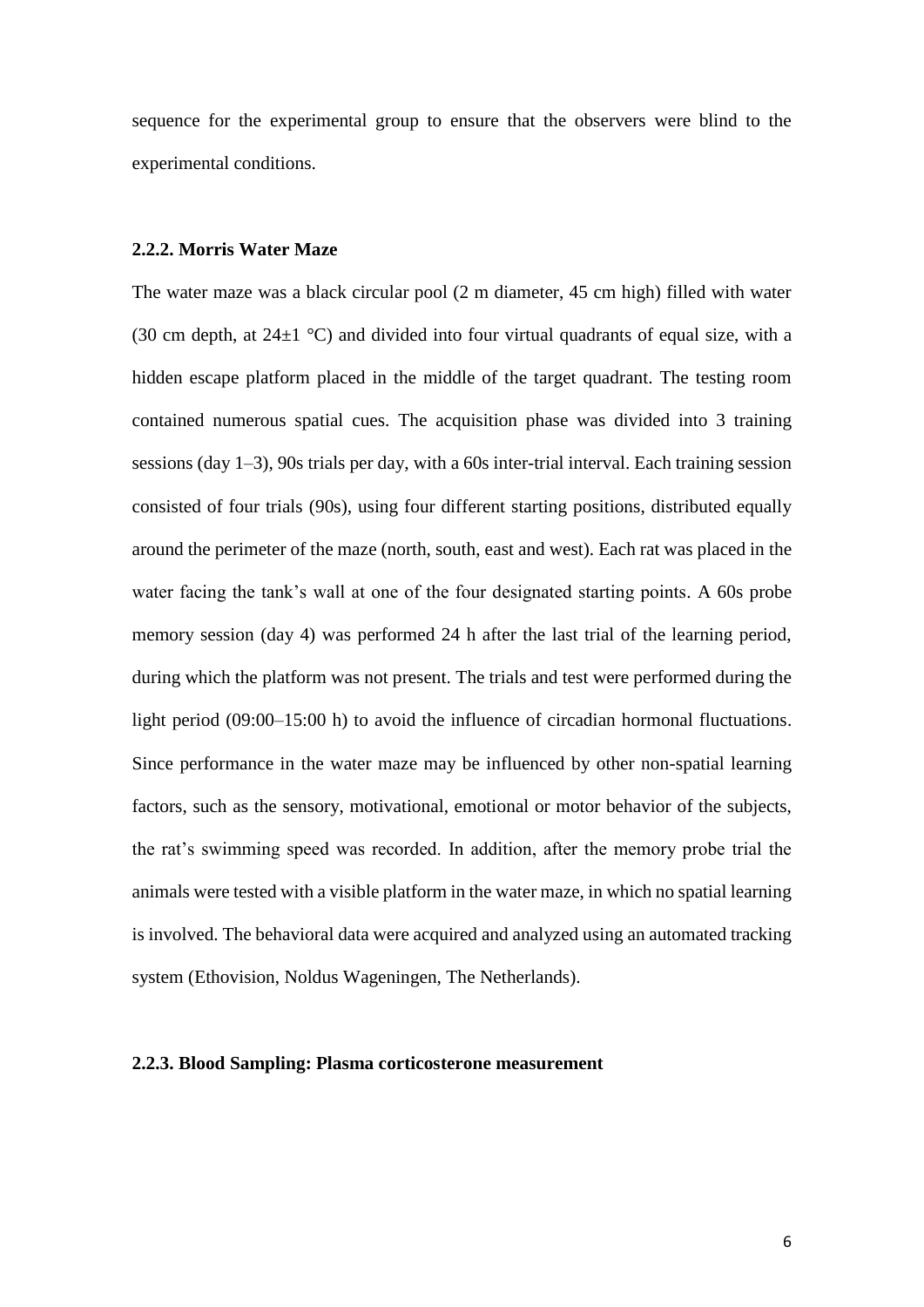Blood samples were obtained by the tail nick procedure, within 2 min of the animals being taken from the animal room. Plasma corticosterone levels were measured by ELISA with a sensitivity of 2.5 ng/mL (DRG Instruments GmbH, Germany).

## **2.2.4. Experiment 2. Effects of short- and long-term social isolation on hippocampal volume and on the spine density on hippocampal neurons**

The effects of chronic social isolation on dorsal hippocampal volume were evaluated in animals trained in the MWM. Due to technical problems with the perfusion/fixation procedure in some cases, the final number of animals used in Figure 3 were Control n=7, STI n=10 and LTI n=6. Spine density in hippocampal granule cells and CA1 pyramidal neurons was assessed in a total of 7 animals per group. The animals were transcardially perfused with phosphate buffer followed by 4% paraformaldehyde (PFA: 0.1M, pH 7.4) and their brain were extracted and fixed again for 48 h in 4% PFA. Subsequently, the brains were cryoprotected in graded sucrose solutions (10%, 20%, 30%) for a total of 48 h. Stereological analysis of hippocampal volume and estimates of spine density were performed on serial vibratome brain sections.

For all morphological, electrophysiological and biochemical experiments, the experimenter was blind to the experimental condition.

### **2.2.5. Stereological analysis of hippocampal volume**

Serial coronal vibratome sections (40 µm, every 10th section: Leica VT1000S) were stained with cresyl violet. The volume of the different dorsal hippocampal sub-regions (granular and molecular layer of Dentate Gyrus (DG), and *radiatum, pyramidal* and *oriens* layers of CA1, CA2 and CA3) was quantified stereologically, distinguishing each sub-region under a light microscope (Leica DRIV microscope equipped with a Optronics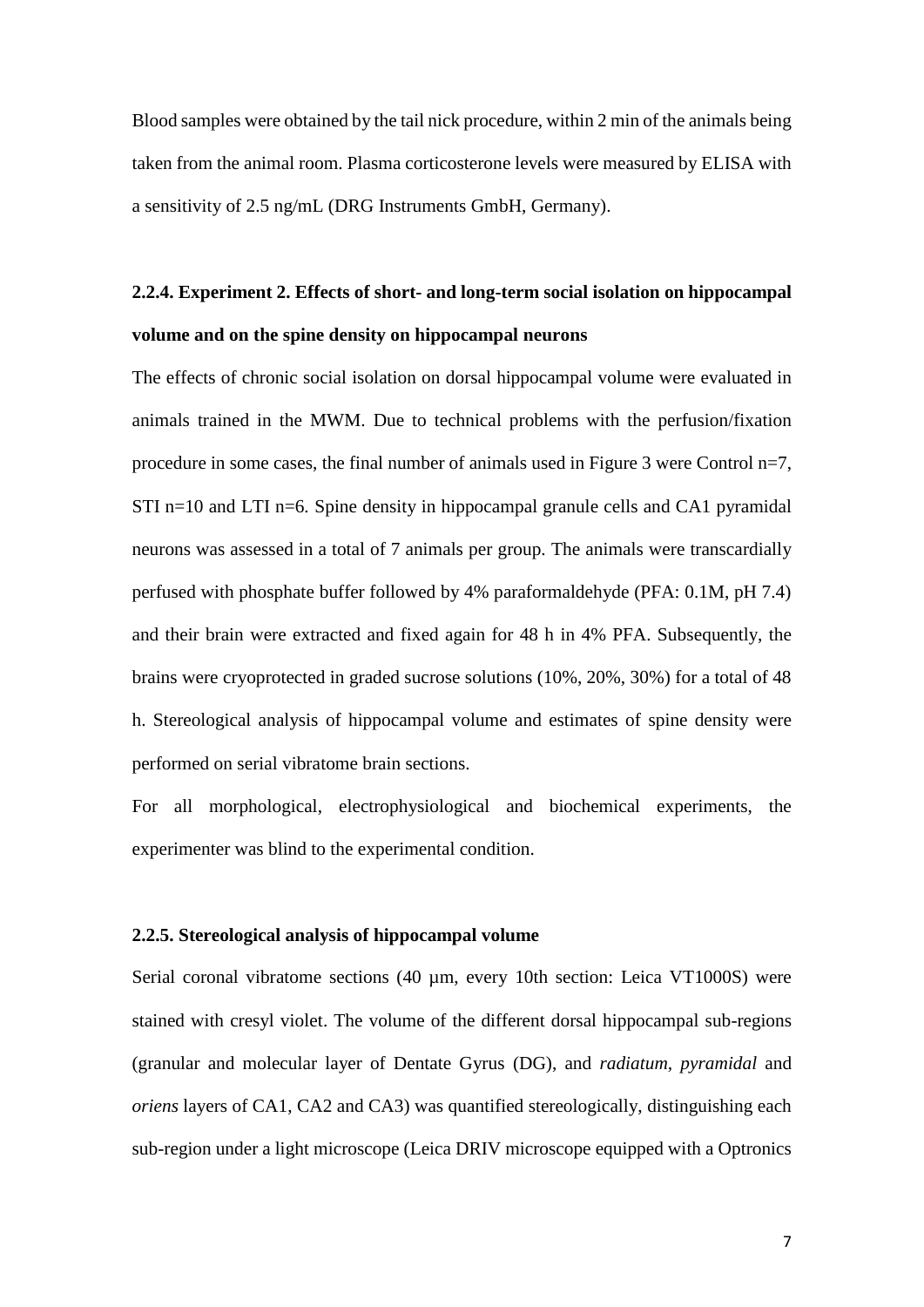MicroFire digital camera) according to the rat brain atlas (Paxinos and Watson, 2007). The volume was calculated with the assistance of StereoInvestigator software (MicroBrightField Inc., Williston, VT, USA), according to Cavalieri's estimator.

### **2.2.6. Neuronal injection and the measurement of dendritic spine density**

Hippocampal neurons in the CA1 and DG area of freshly obtained coronal brain vibratome sections (150 µm: Leica VT1000S) were individually injected with Alexa 594 (Invitrogen, Eugene, OR) by passing a steady hyperpolarizing current through the electrode (-0.5 to -1.0 nA). The current was applied until the distal tips of each neuron fluoresced brightly, with images obtained on a confocal microscope (Zeiss LSM510 Meta). In each animal, 1 dendrite of 5 different *stratum oriens* pyramidal neurons was scanned from the CA1 (n=105 neurons) and from the somas of DG granular cells in the molecular layer (n=110 neurons). Dendritic spine density was determined by tracing the image of the dendrites acquired in three dimensions with Neurolucida, version 9 (MicroBrightField Inc., Williston, VT, USA) software. All protusions were considered to be spines, applying no correction factors to the spine counts. The reconstructed data were exported to Neurolucida Explorer, version 8 (MicroBrightField Inc., Williston, VT, USA) to analyze quantitatively and the spines were also analyzed in function of their distance from their origin (Sholl analysis).

# **2.2.7. Experiment 3. Effects of short- and long-term social isolation on hippocampal LTP induction** *in vivo*

To investigate whether social isolation altered hippocampal synaptic plasticity, 21 month-old STI ( $n=8$ ) or LTI ( $n=6$ ) rats, and their controls ( $n=6$ ), were anesthetized with urethane (1.6 g/kg i.p.), and LTP induction was studied in the DG and CA1 *in vivo*.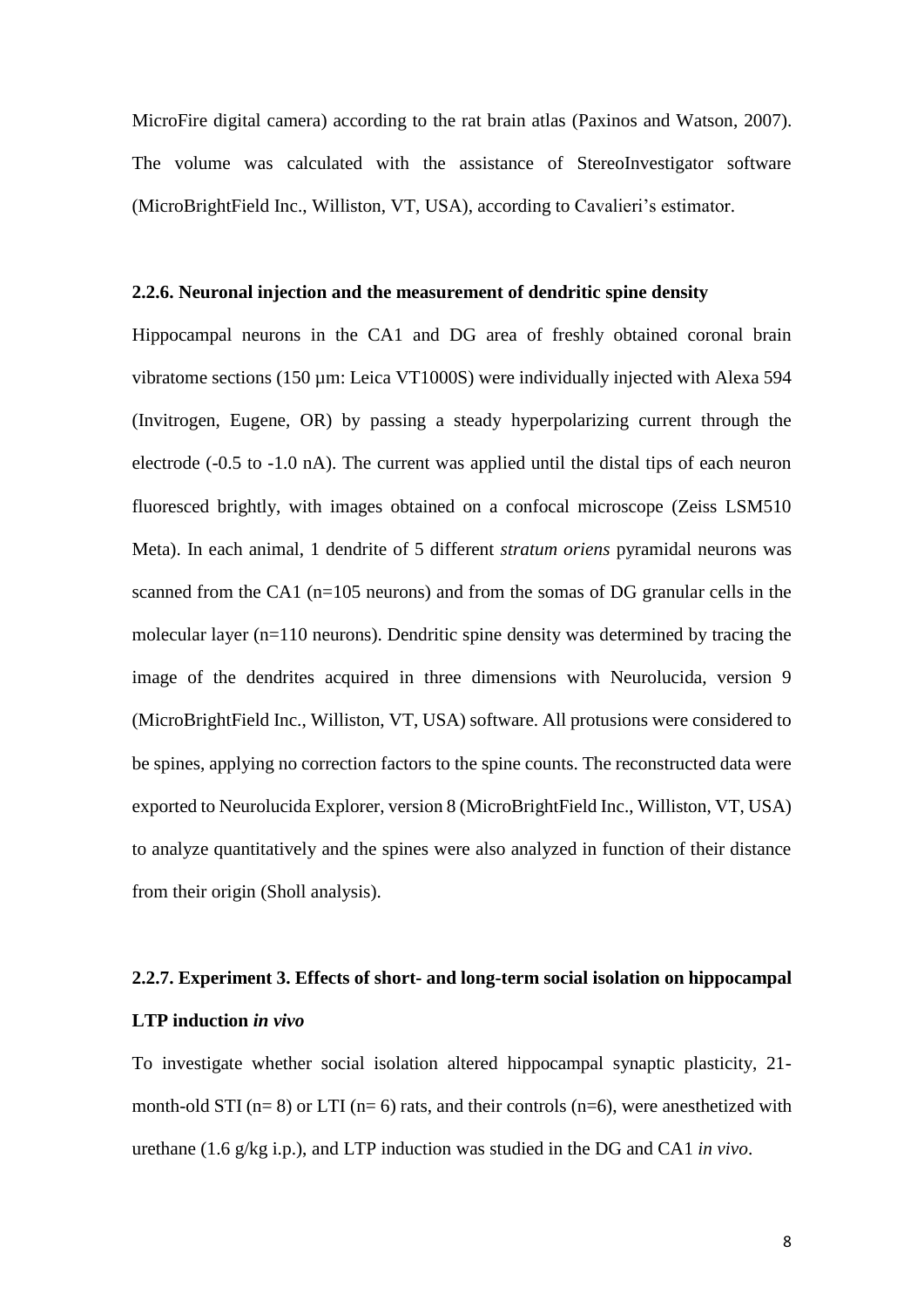Animals were placed in a Kopf stereotaxic device in which the surgical procedures and recordings could be performed. The electrodes were introduced into the DG (−3.3 mm posterior, 2.0 mm lateral and 3.5 mm deep, relative to Bregma) and to the perforant pathway fibers (-3.3 mm posterior, 0.5 mm lateral and 4.0 mm deep) for the stimulating electrode), and into the CA1 (−3.3 mm posterior, 1.5 mm lateral and 3.0 mm deep) where the recording electrode activated the Schaffer collaterals pathway (-3.3 posterior, 3.0 mm lateral, 3.5 mm deep) for the stimulating electrode. Field potentials were obtained using nichrome macroelectrodes (<1 MΩ, 120  $\mu$ m thick) and the perforant pathway was stimulated with a bipolar electrode (World Precision Instruments). The intensity was set to double the threshold intensity in order to elicit a response (10-50  $\mu$ A).

The experimental protocol consisted of a control period of 10 min to ensure stable activity when the stimulation pathway was stimulated at 0.5 Hz. To induce LTP, a tetanic stimulation was delivered as three stimulation trains of 100 Hz during 500 ms, each separated by 2 seconds. Subsequently, the pathway was again stimulated at 0.5 Hz for 30 minutes and the average evoked field potential was calculated every minute (30 stimuli). The slope of the evoked field potential was measured and plotted considering 100% the mean slope during the control period.

# **2.2.8. Experiment 4. Effects of social isolation in aged rats on synaptic proteins in the hippocampus**

The effects of social isolation on synaptic proteins were evaluated in 21-month-old control rats ( $n=15$ ) or those previously submitted to STI ( $n=14$ ) or LTI ( $n=6$ ). Animals were sacrificed by decapitation, and hippocampal brain tissues were collected to obtain homogenates and synaptosomes as described previously (Carlin et al. 1980). The amount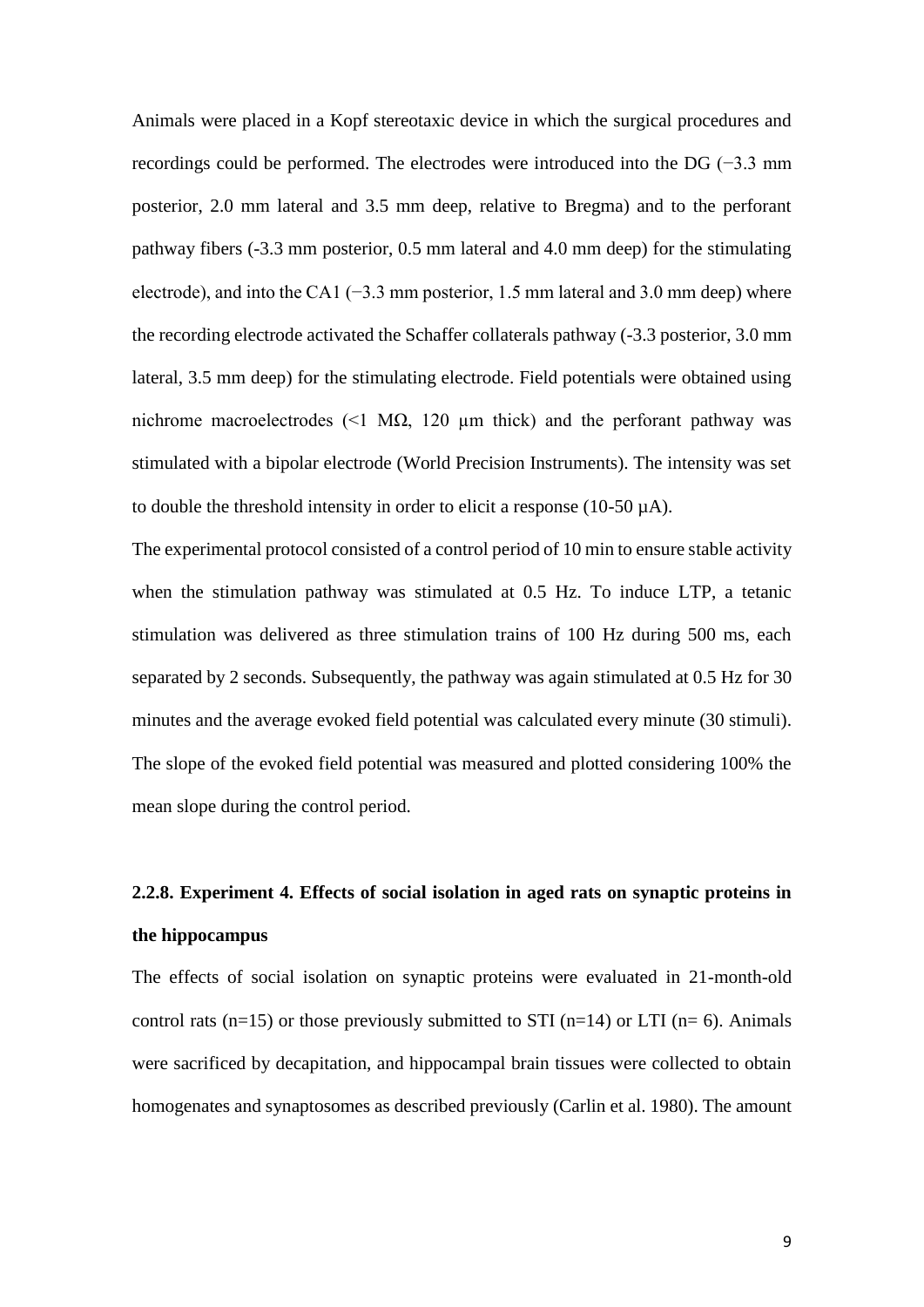of protein was quantified by the Bradford method. The main NCAM isoforms were measured in Western blots, and PSA-NCAM, FGF2 and FGFR1 by ELISA.

## **2.2.9. Quantification of NCAM isoforms in Western blots**

The three major NCAM isoforms were measured in Western Blots of crude synaptosomal preparations: NCAM120, NCAM140 and NCAM180. Hippocampal synaptosomal samples from each rat were incubated overnight at room temperature with Endo-N (AbCys) to selectively cleave the polysialic acid (PSA) moiety of NCAM and the resolved synaptosomes were probed in immunoblots with a polyclonal rabbit anti-rat NCAM antiserum (1:15,000) (a generous gift from Prof. Elisabeth Bock, University of Copenhagen, Denmark: Rasmussen et al., 1982) and an optimized protocol for western blotting published by Pereda-Pérez et al., (2013). The protein concentrations in each sample were estimated by the Bradford method. As loading controls, all blots were reprobed with a β-actin antibody and the signal for each band of interest was normalized to that of β-actin. The images were analyzed using NIH Image J software.

#### **2.2.10. ELISA**

Enzyme-linked immunoabsorbent assays (ELISA) were used to quantify the PSA-NCAM (AbCys Eurobio, France), FGF2 (NeoBiolab, Massachusetts, USA) and FGFR1 levels (Elabscience, Wuhan, P.R.C.) in the hippocampus.

## **2.2.11. Experiment 5. Effects of systemic FGL treatment on spatial learning and memory after long-term social isolation at aging**

To investigate whether the spatial memory impairment induced by long-term social isolation in aged animals can be reversed by central FGFR1 activation, 21-month-old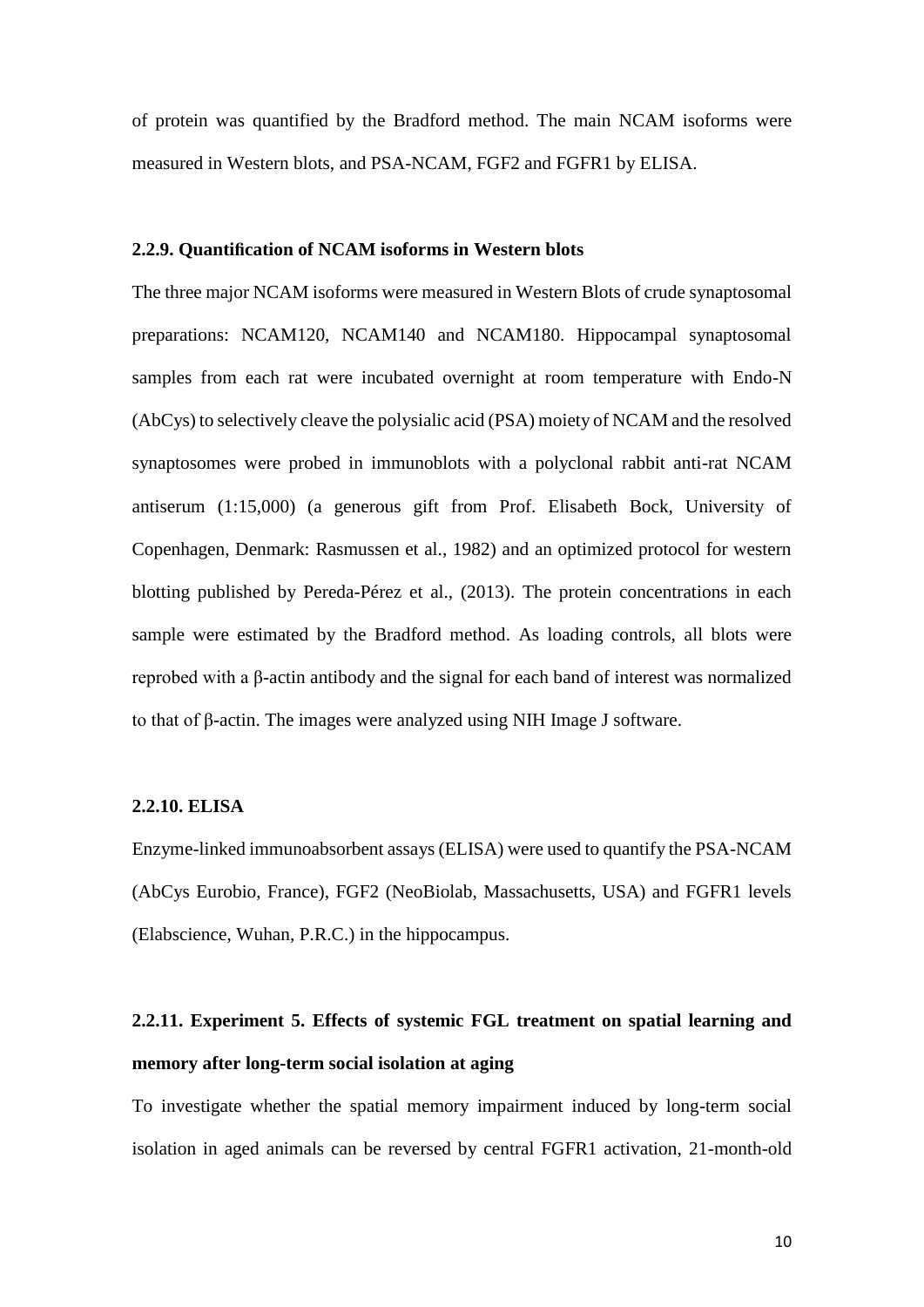male Wistar rats previously submitted to long-term isolation (or pair-housed as controls) were systemically injected with FGL, an agonist of FGFR1 that can cross the blood brain barrier (Neiiendam et al., 2004; Secher et al., 2006). In the twelve days before and during the training in the Morris water maze, all the animals received sub-chronic treatment with subcutaneous injections of FGL (6.6 mg/kg b.w.) or the vehicle alone (10mM L-histidine and 30 mg/mL D mannitol adjusted to pH6) every two days. This peptide has been demonstrated to penetrate the brain after systemic administration and to remain detectable in cerebrospinal fluid (CSF) for up to 5 hours (Secher et al., 2006; Turner et al., 2018).

## **2.2.12. Statistical Analysis**

The data were analyzed using SPSS version 22 Generalized linear models (McCulloch and Searle 2001). We performed the statistical analyses using a generalized linear model and generalized estimating equations due to the particular flexibility of those tests regarding the type of distribution and covariance structure (McCulloch and Searle, 2001; Hardin and Hilbe, 2003). When statistically significant interaction was found, additional pairwise comparisons (Bonferroni sequential adjustment) were made and the method of estimation used was the maximum likelihood (ML). Normality distribution and identity as a link function was always used. In all cases, the significance of the effects was determined with the Wald  $X^2$  statistic. The data are presented as mean  $\pm$  SEM and the statistical significance was set at  $p<0.05$ .

#### **3. RESULTS**

**3.1. Effect of social isolation on body weight gain, morning plasma corticosterone levels and relative adrenal gland weight**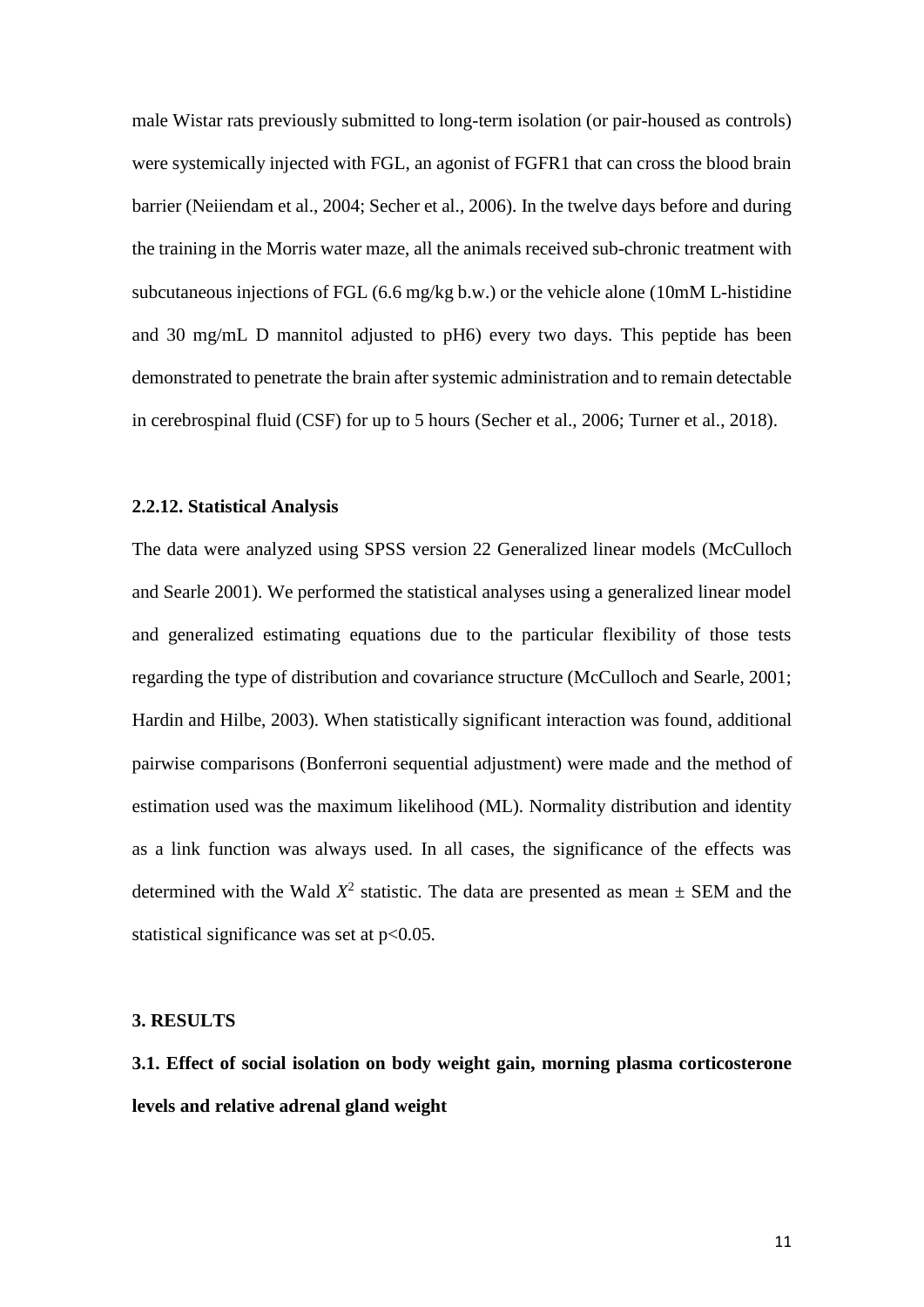There were significant differences in body weight gain between control and isolated animals, with group (Wald  $X^2$  (2) = 10.28, p= 0.006), time (Wald  $X^2$  (11) = 281.76, p<0.001) and interaction effects (Wald  $X^2$  (22) = 238.36, p < 0.001: Figure 1A). Morning plasma corticosterone levels were significantly higher in the LTI animals compared to controls (group effect Wald  $X^2$  (2) = 8.02, p = 0.018: (Figure 1C), and the relative adrenal gland weight (adrenal glands to body weight ratio) was also significantly different between the two groups (Wald  $X^2$  (2) = 112.46, p=0.002). Indeed, the adrenal glands were heavier in LTI animals than in the controls animals (p=0.001: Figure 1B).

### **3.2. Long–term social isolation impairs spatial memory in the Morris water maze**

We examined the spatial learning abilities of the animals in the MWM. During the acquisition phase, the controls as well as STI and LTI rats progressively learnt the location of the platform as the training proceeded (trial and group x trial effect Wald  $X^2(11) =$ 148.84,  $p < 0.001$ ; Wald  $X^2(22) = 55.52$ ,  $p < 0.001$ , respectively: Figure 2A). Compared to controls, STI rats needed more time to reach the hidden platform in trials  $3 (p=0.051)$ and  $5$  ( $p = 0.047$ ). We observed no significant differences in swimming speed between the control, STI and LTI rats (Wald  $X^2$  (2) = 0.110, p = 0.951). In addition, we tested the animals with a visible platform in order to exclude any effects on sensory, motivational, emotional or motor functions. Again, we failed to detect any significant differences in escape latency of a visible platform among the control  $(23.2 \pm 2.5s)$ , STI  $(24.1 \pm 3.2s)$  and LTI rats  $(22.8 \pm 3.8s)$  (Wald Wald  $X^2$  (2) = 0.29, p = 0.834).

In the probe trial, compared to controls, the LTI, but not the STI rats, spent less time in the target quadrant where the platform had been located previously on the training days (Wald  $X^2$  (2) = 12.11, p= 0.002: Figure 2B).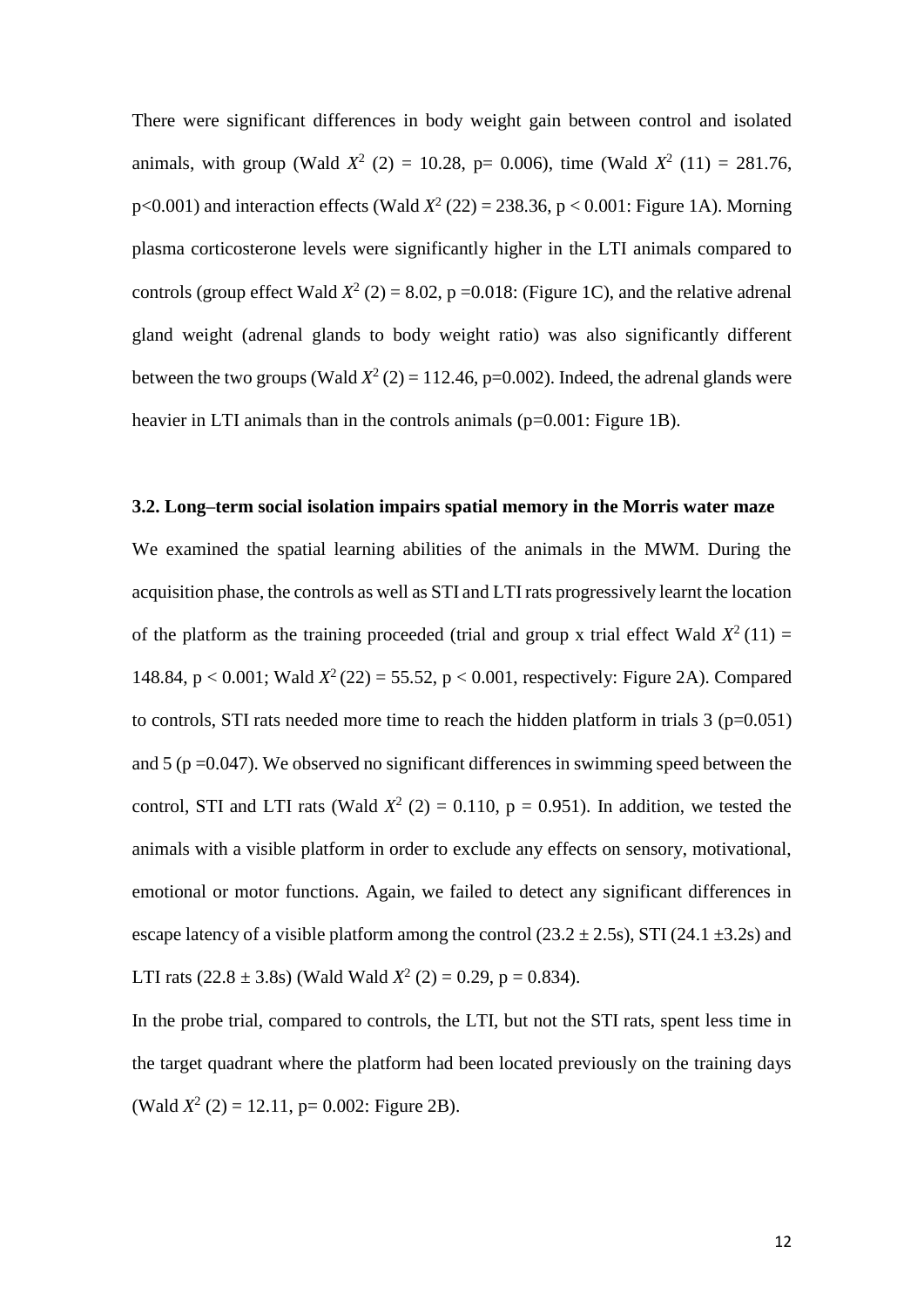In addition, we tested the animals in a visible platform in order to exclude sensory, motivational, emotional, or motor functions. There were no significant differences in escape latency in a visible platform among controls  $(23.2 \pm 2.5s)$ , STI  $(24.1 \pm 3.2s)$  and LTI rats  $(22.8 \pm 3.8s)$  (Wald  $X^2$  (2) = 0.29, p = 0.834).

#### **3.3. Hippocampal volume changes after chronic social isolation**

We investigated whether social isolation affected the volume of each sub-region in the dorsal hippocampus. A detailed analysis of the CA1 hippocampal volume showed a group effect in the *stratum oriens* of CA1 (Wald  $X^2$  (2) = 12.01, p=0.002), with a significant decrease in volume STI ( $p=0.007$ ) and LTI ( $p=0.001$ ) rats relative to the controls (Figure 3A). A tendency towards a lower volume in the CA1 pyramidal layer relative to the controls was found in LTI rats  $(p=0.076)$ . Conversely, there were no significant differences between the groups in the other hippocampal areas analyzed: CA2, CA3 and DG (p> 0.05: Figure 3 B, C and D).

### **3.4. Social isolation alters spine density in the DG and CA1**

A Sholl analysis of the spine density on the DG granular cells showed significant effects for group, distance and group x distance interaction (Wald  $X^2(2) = 9.32$ , p=0.009; Wald  $X^2$  (14) = 2.032x10<sup>8</sup>, p<0.001; Wald  $X^2$  (14)= 309.74 p=0.001, respectively) but not for the group x distance interaction. Further analysis indicated a decrease in spine density in the STI and LTI rats compared to the controls (p=0.005: Figure 4A).

There were significant differences across the groups in the total spine density in the proximal zone of the dendritic tree of granule cells (Wald  $X^2(2) = 6.72$ , p =0.035). When compared to the controls, there was a decrease in total spine density in both  $STI$  ( $p=0.02$ ) and LTI rats ( $p = 0.034$  (Figure 4B). Significant differences were also found between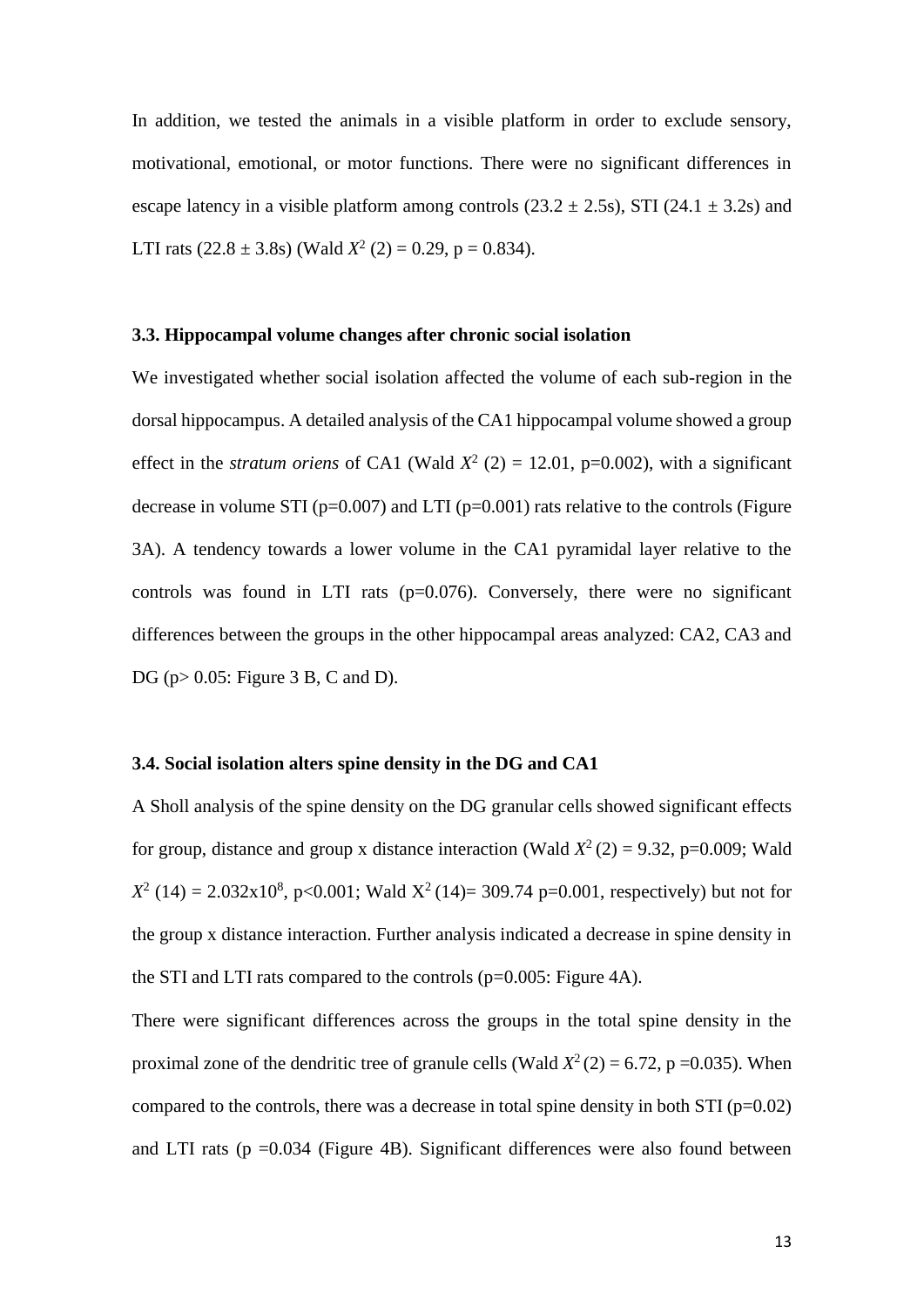groups in the total spine density in the distal zone (Wald  $X^2$  (2) = 9.65, p < 0.005). Compared to the controls, there was a decrease in total spine density in the STI ( $p = 0.026$ ) and LTI rats ( $p = 0.030$ : Figure 4C). In addition, there were significant differences in average total spine density across groups (Wald  $X^2$  (2) = 12.08, p =0.002: Figure 4E). Further analysis indicated there was a decrease in the average total spine density in the STI ( $p=0.004$ ) and LTI rats ( $p=0.002$ ) relative to the controls.

A Sholl analysis of spine density in the *stratum oriens* of CA1 (Figure 4F) showed significant effects for group and distance qnd group x distance (Wald  $X^2$  (12) = 1470.96,  $p< 0.001$ , Wald  $X^2$  (17) = 40.46, p = 0.001 respectively), but not for the group x distance interaction. Further analysis showed a decrease in spine density in the LTI rats compared to controls (p=0.039). No significant differences were found in STI rats compared with the controls. Moreover, there did no appear to be differences in the average total spine density in the *stratum oriens* of CA1 between the three experimental groups (Wald  $X^2(2)$ )  $= 4.04$ , p = 0.133: Figure 4G).

### **3.5. Activity related plasticity changes induced by social isolation**

To explore whether social isolation affected LTP induction in the DG *in viv*o, we compared the field excitatory postsynaptic potential (fEPSP) slope in STI and LTI rats with that in control animals. As a result, we found that each group of animals had similar basal synaptic transmission (control 1.8 $\pm$ 0.61, STI: 2.4 $\pm$ 0.3 and LTI: 2.1 $\pm$ 0.3 mV/ms.; p =0.483 and p= 0.613 respectively *vs* control). However, a group effect was evident for (fEPSP) slope (Wald  $X^2$  (2) = 15.50, p < 0.001; Figure 5A) and the LTI rats had a significantly lower LTP than the control animals ( $p < 0.01$ : Figure 5B). In the CA1, the analysis of fEPSPs after high frequency stimulation of Schaffer collaterals indicated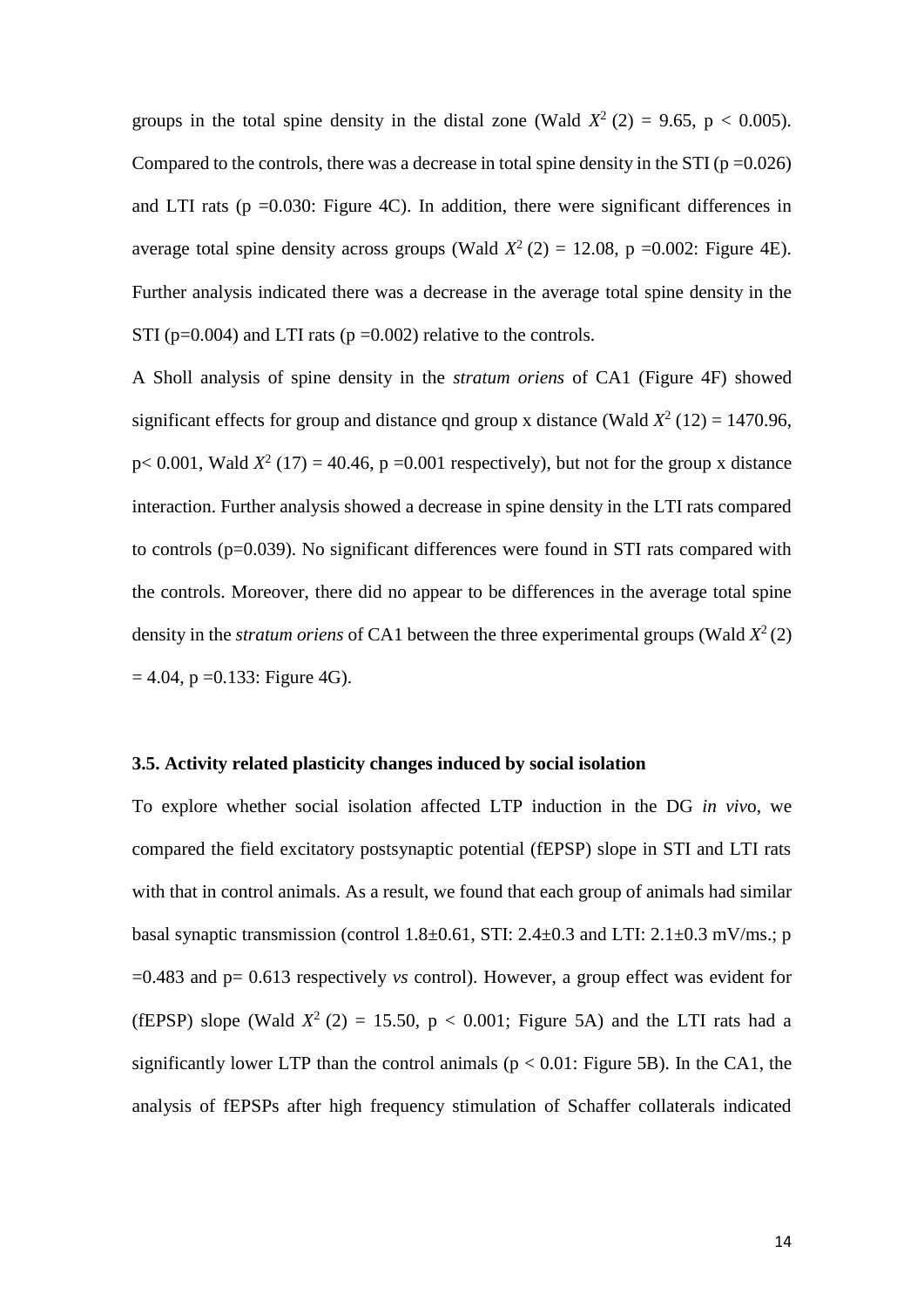significant differences between the groups (Wald  $X^2$  (2) = 21.38, p <0.001: Figure 5C). Again, LTI rats had a slower fEPSP than the control rats ( $p \le 0.001$ : Figure 5D).

# **3.6. Effects of social isolation on learning and memory related proteins in the hippocampus**

In hippocampal crude synaptosomes there were no significant differences in the main NCAM isoforms between the groups (NCAM 180 kDa, Wald  $X^2$  (2) = 0.24, p = 0.888; NCAM 140 kDa, Wald  $X^2$  (2) = 2.26, p = 0.323; NCAM 120 kDa, Wald  $X^2$  (2) = 0.46, p  $= 0.795$ : Figure 6A). However, there was a significant reduction in the synaptic PSA-NCAM content in the hippocampus in rats subjected to LTI (Wald  $X^2$  (2) = 11.96, p=0.003: Figure 6B). Given that FGFR1 (Reuss and von Bohlen und Halbach 2003) is involved in hippocampal synaptic plasticity and memory consolidation (Zhao et al. 2007) and that FGF2 is abundantly expressed in the hippocampus, we decided to investigate their hippocampal levels. There were significant differences between the groups in terms of the hippocampal FGF2 levels (Wald  $X^2$  (2) = 6.46, p = 0.039), whereby STI rats had more FGF2 than the group-housed animals ( $p = 0.037$ ; Figure 6C). In addition, LTI rats had elevated levels of FGFR1 in the hippocampus (Wald  $X^2(2) = 7.02$ , p =0.03: Figure 6D).

## **3.7. FGL treatment reverses the impairment in spatial memory induced by longterm social isolation**

To investigate whether FGFR1 activation might be able to revert the impact of long-term isolation on spatial abilities, we administered FGL after 3 months of isolation. During systemic FGL treatment, significant differences in body weight gain were detected between control  $(4.0 \pm 0.6 \text{ g})$  and isolated  $(0.4 \pm 0.7 \text{ g})$  animals (Wald  $X^2$  (1) = 13.51, p<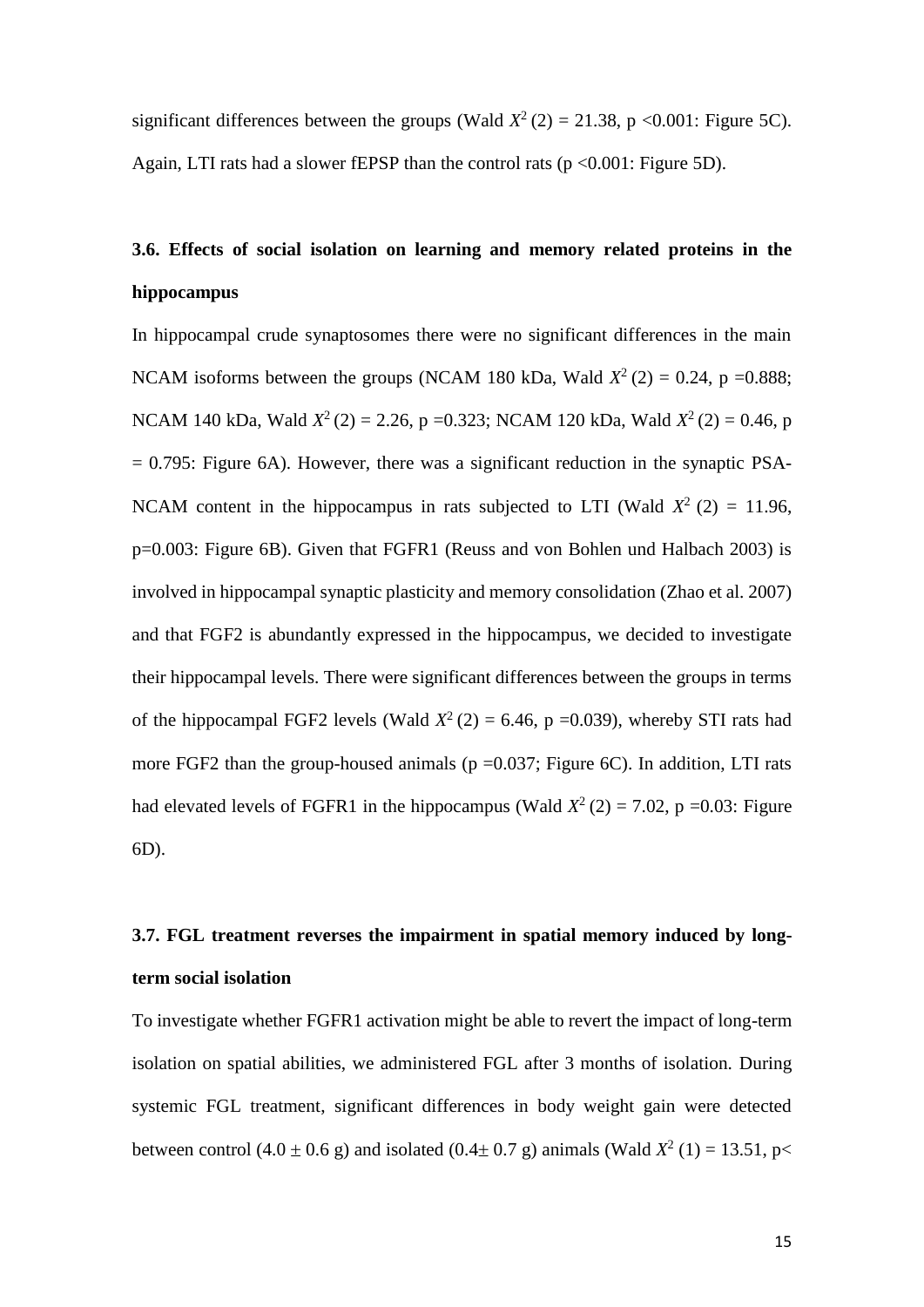0.001), with no effect of FGL treatment (Wald  $X^2$  (1) = 0.04, p = 0.839) or any interaction effect (Wald  $X^2$  (1) = 0.68, p = 0.794). An analysis of the latency to find the platform during the acquisition phase in the MWM after long-term social isolation indicated the existence of significant differences in the trial and (trial x group) interaction (Wald  $X^2$  $(11) = 93.92$ , Wald  $X^2(31) = 3750.86$ , respectively:  $p < 0.001$ ). Further analysis revealed that LTI rats that received FGL needed more time to find the hidden platform in trial 5 than the control rats that received the vehicle alone  $(p=0.008)$ . The LTI rats that received the vehicle alone dislayed a tendency to need more time to find the hidden platform than control rats that received FGL in trial 11 ( $p = 0.060$ : Figure 7A) and than LTI rats that received FGL in trial 12 (p=0.073).

A statistical analysis of spatial memory abilities of the four groups of animals revealed a significant group effect (Wald  $X^2$  (3) = 18.47, p <0.001: Figure 7B). The LTI rats that received the vehicle alone spent less time in the target quadrant than their control counterparts ( $p = 0.001$ ) or the control+FGL ( $p < 0.001$ ) and LTI+FGL rats ( $p = 0.003$ ). Therefore, these results indicate that FGL treatment reverted the spatial memory deficits in LTI animals.

In order to study whether FGL affects the stress response of isolated animals, plasma corticosterone levels were measured two days after completion of the cognitive evaluation. Morning plasma corticosterone levels did not differ between LTI animals treated with FGL (74.9  $\pm$ 10.1 ng/ml; p=0.810) or the vehicle alone (77.2  $\pm$ 11.4 ng/ml). In addition, the relative adrenal gland weight was similar in LTI rats injected with FGL and in those that received the vehicle alone (0.101  $\pm$ 0.070 mg/g b.w. and 0.106  $\pm$ 0.061 mg/g b.w., respectively,  $p=0.748$ ).

### **4. DISCUSSION**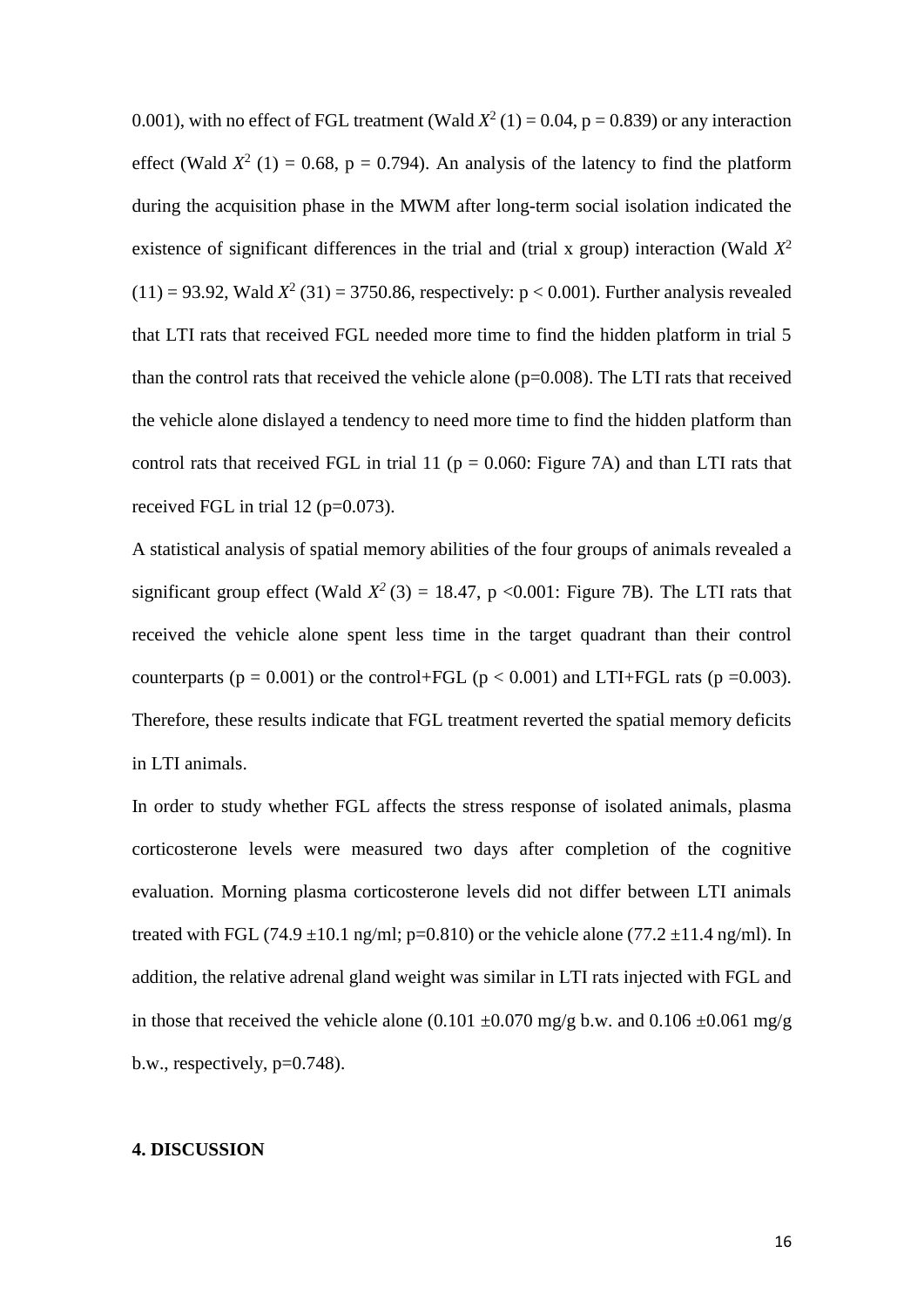Our study reveals that aged animals submitted to LTI, but not STI, develop deficits in spatial memory. This cognitive dysfunction may be related to the impaired *in vivo* hippocampal LTP, and the loss of dendritic spines on DG granule cells and CA1 pyramidal neurons. Although chronic social isolation did not appear to modify the main NCAM isoforms in the hippocampus, it decreased the PSA-NCAM at synapses, and it transiently increased the FGF2 and FGFR1 content. Finally, systemic administration of FGL, a synthetic peptide that activates FGFR1 (Neiiendam et al., 2004), appeared to be an effective pharmacological treatment to recover spatial cognition in LTI animals.

While the body weight gain in aged rats submitted to either 4 or 12 weeks of social isolation was weaker than in control animals, the relative weight of the adrenal gland and the plasma corticosterone levels only increased in LTI animals. Loss of body weight, elevated blood pressure and enhanced HPA activity are frequently observed after separation of an animal from its conspecifics (Castro and Matt, 1997; Hall, 1998; Martin and Brown, 2010; Garrido et al., 2012; Hawkley et al., 2012; Zlatković and Filipović, 2012; Cacioppo et al., 2015). Indeed, these physiological and endocrine effects of social isolation are consistent with the effects produced by chronic stress (Daniels-Severs et al., 1973; Sapolsky et al., 1986) and in fact, social isolation is considered a stressful event in animals and humans (Grant et al., 2009; Cacioppo et al., 2015). Unlike other types of "active" stress (e.g., restraint stress, foot shock, learned helplessness or social defeat), social isolation can be considered a "passive" stress. Chronic exposure of adult male rats to "active" stress and social isolation frequently provokes anxiety- and depression-like behavior, and cognitive impairment (Cruces et al., 2014; Krishan et al., 2007). In addition, prolonged exposure to "active" stress and social isolation increases the number of cells that express c-Fos in many brain regions, including the hippocampus, medial prefrontal cortex, striatum and amygdala (Westenbroek et al., 2003; Stanisavljević et al., 2018).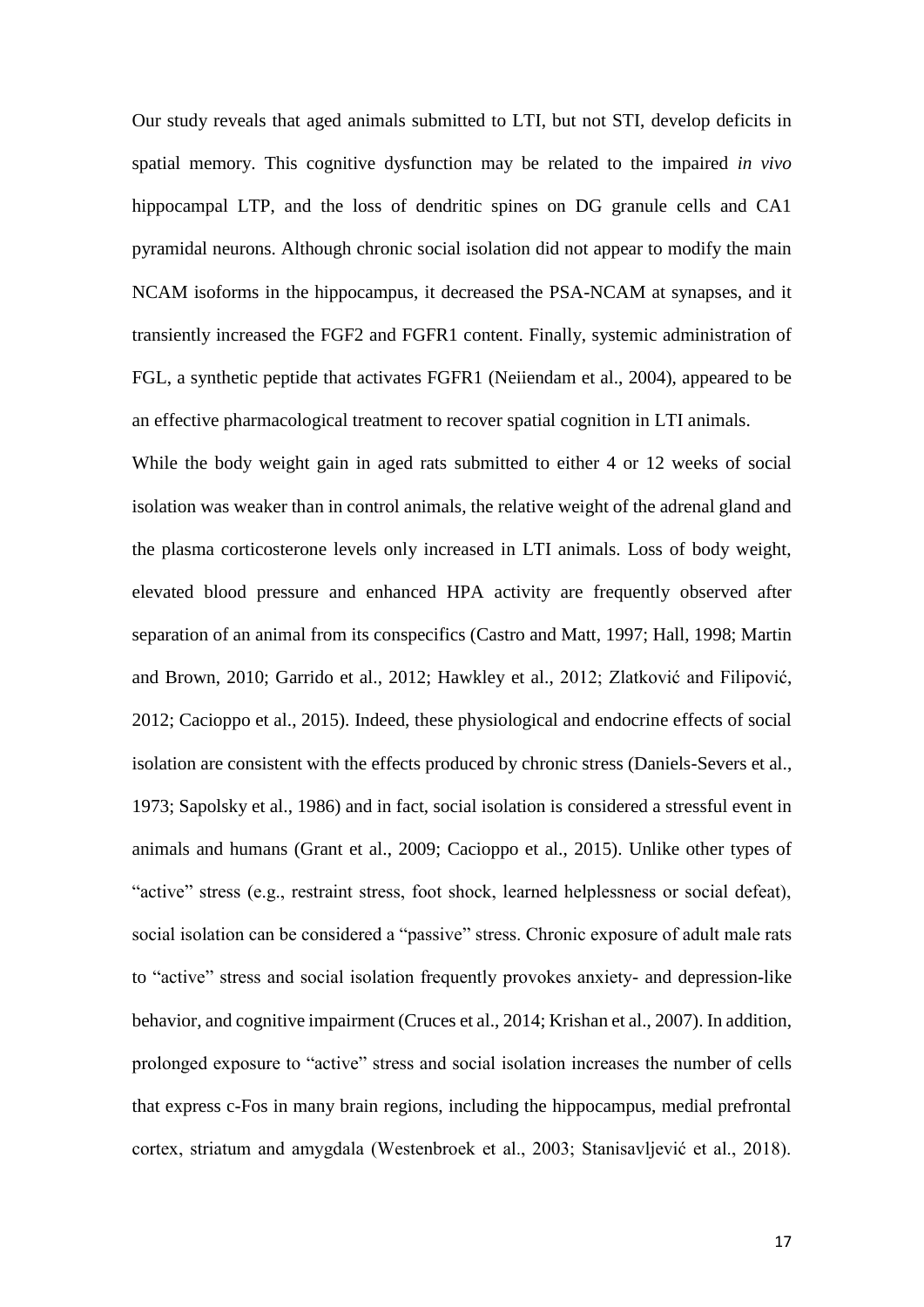However, some aspects of the neural response differ between these two types of stress. Thus, depression and anxiety-like symptoms induced by long term social isolation of adult mice and rats are mediated by a downregulation of CREB that dampens *nucleus accumbens* excitability, whereas active stressors upregulate CREB activity in this brain region (Carlezon et al., 2005; Wallace et al., 2006; Wilkinson et al., 2009). Here, we also observed slower acquisition of spatial learning in STI animals and impaired spatial memory after LTI. What underlies the effects of chronic social isolation on spatial abilities is not clear, although these effects do appear to be influenced by gender, species, length of isolation and whether rodents are isolated at weaning (Wongwitdecha and Marsden, 1996b; Hellemans et al., 2004; Chida et al., 2006; Ibi et al., 2008; Pisu et al., 2011; for review see Arakawa, 2017) or in adulthood (Coudereau et al., 1997; Moragrega et al. 2003; Chen et al., 2016). To our knowledge, only three studies have investigated the spatial learning of animals submitted to social isolation in old age. As such, isolated aged female mice acquired spatial learning more slowly (Arranz et al., 2009) and spatial memory was impaired in male aged APP/PS1 mice (Huang et al., 2015), a transgenic model of Alzheimer´s disease and long-term isolated male rats (Kumar et al., 2011). Interestingly, social isolation in elderly people has already been associated with poorer cognitive function (Shankar et al., 2013; Cacioppo and Cacioppo, 2014).

Since spatial navigation is highly dependent on correct hippocampal function, particularly the dorsal part (Wiener, et al., 1989; for rev. see Stranger et al., 2014), we investigated the structural and functional changes in the dorsal hippocampus of socially isolated aged animals. After 4 weeks of social isolation, spine density was reduced on granule cells of the DG, but not on CA1 pyramidal neurons, while LTP was not affected *in vivo*. When social isolation persisted for 12 weeks, spine loss was evident in both the DG and CA1, together with dampened LTP in these two hippocampal areas. Similarly, important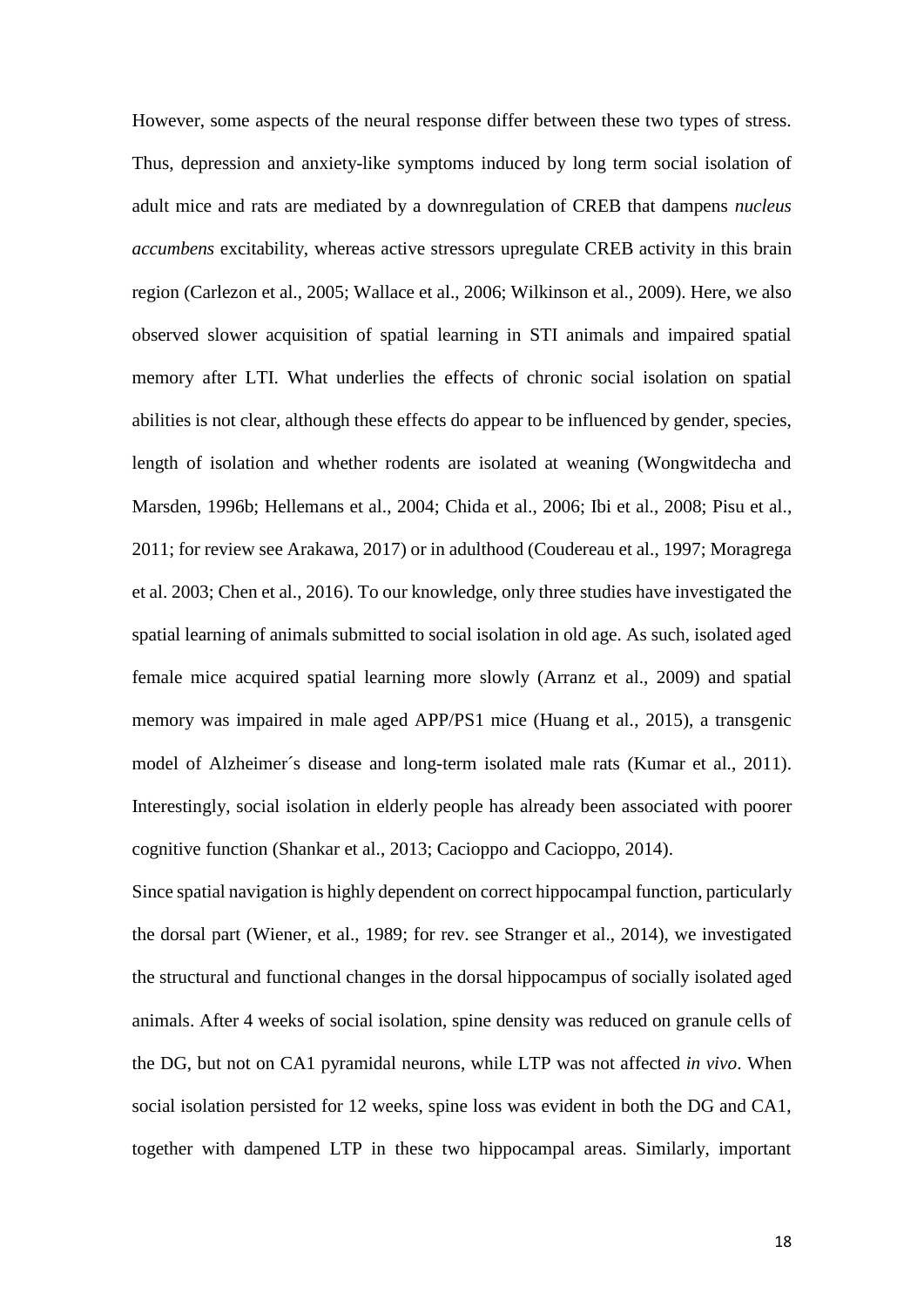structural neuroplastic changes have been reported in the hippocampus of animals after chronic stress, including dendritic atrophy, reduced spine density and neurogenesis, and impaired LTP (Sousa et al., 2000; Pham et al., 2003; Joëls et al., 2004). While there is strong evidence of reduced spine density in hippocampal neurons of animals isolated post-weaning (Silva-Gómez et al., 2003), only two studies reported that chronic social isolation in adulthood reduces hippocampal volume in mice and degus (Pereda-Pérez et al., 2013; Huang et al., 2015). Chronic stress can affect structural plasticity differently in distinct brain structures, including the hippocampus, frontal cortex and amygdala (McEwen, 2000). The hippocampus is critical for declarative memory in humans (Squire and Zola-Morgan, 1991; Eichenbaum, 2000) and spatial memory in rodents (Morris et al., 1982), and it seems to be especially vulnerable to prolonged exposure to stress. Thus, a decrease in hippocampal volume was witnessed in patients suffering from stress-related psychiatric disorders, which was associated with memory deficits (Bremner et al., 1995; Shin et al., 2004). In addition, the expression of molecules involved in synaptic plasticity like NCAM and its polysialylated PSA-NCAM is also altered after chronic stress (Venero et al., 2002) or LTI (Pereda-Pérez et al., 2013).

It is well known that chronically stressed animals undergo dendritic atrophy and a loss of dendritic spines in the CA1 and CA3 areas (McEwen, 1999; Sousa et al., 2000), as well as impaired LTP in all hippocampal areas (Pavlides et al., 2002; Alfarez et al., 2003; for review see Fa et al., 2014). Interestingly, these morphological and electrophysiological changes in the hippocampus of chronically stressed animals seem to be associated with the deficits in spatial learning and memory tasks (Luine et al., 1994; Sandi et al., 2003; Rahman et al., 2016). Moreover, these stress-induced cognitive and plastic changes were reversed by treatment with an inhibitor of corticosterone synthesis or an antagonist of the glucocorticoid receptor (Krugers et al., 2006; Kvarta et al., 2015). Therefore, the decrease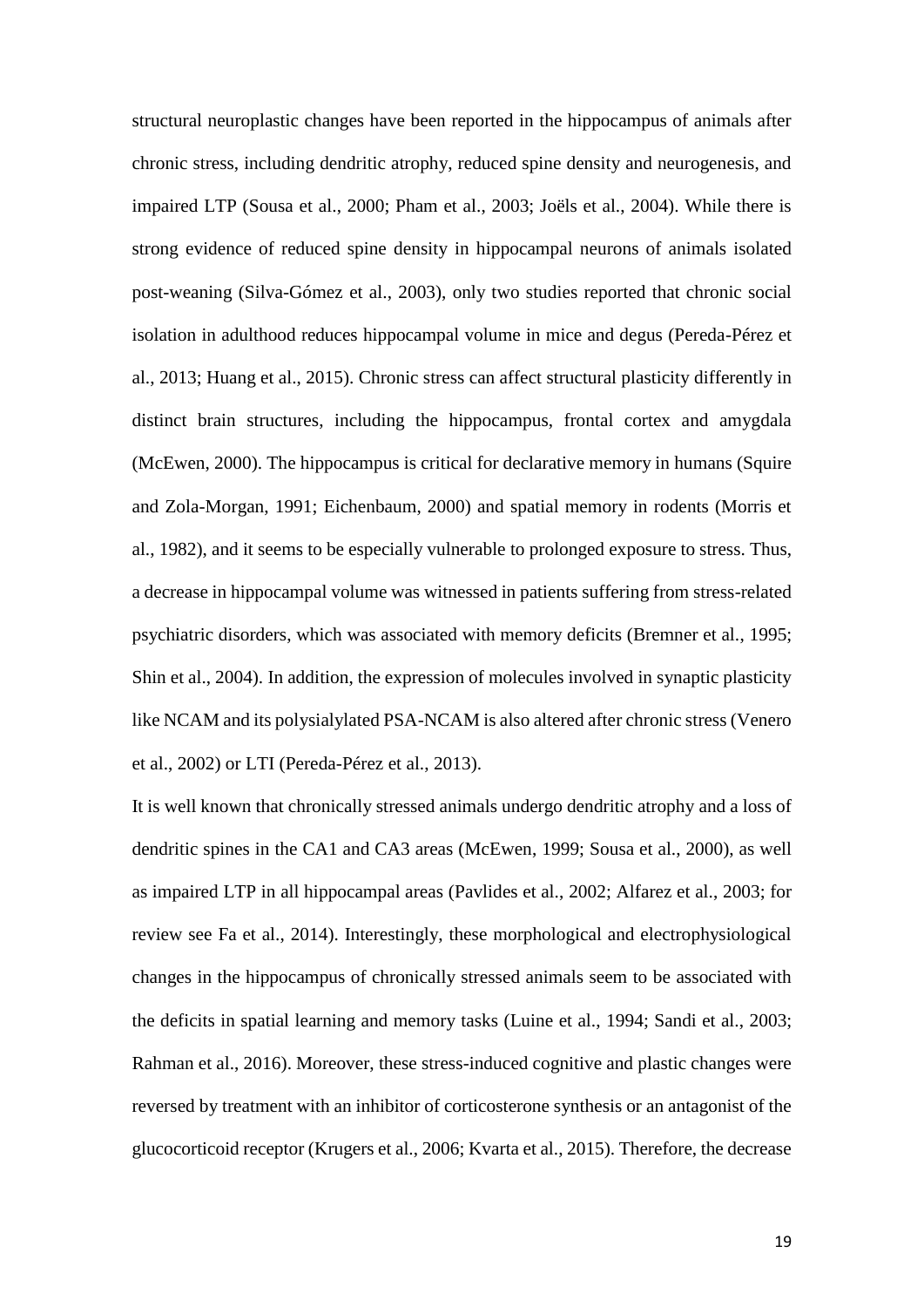that we observed in spine density in the DG and CA1, together with the impaired LTP in these hippocampal areas after LTI, might be related to the impaired spatial memory evident in LTI aged animals. It was previously shown that long-term potentiation (LTP) in the CA1 region of hippocampal slices was impaired in LTI aged male rats but not in isolated-aged animals that were maintained under an exercise regime, nor in environmentally-enriched paired-housed animals (Kumar et al., 2012). Moreover, spatial memory in the MWM was impaired in isolated animals.

Social isolation in aging induced a decrease in synaptic PSA-NCAM in the hippocampus of LTI but not STI animals. This reduction in hippocampal PSA-NCAM was not paralleled by a decrease in any of the main NCAM isoforms. We recently observed a similar drop in the hippocampal PSA-NCAM content in the female adult degus subjected to LTI (Pereda-Pérez et al., 2013). By contrast, an increase in hippocampal PSA-NCAM was also reported in young-adult male rats after STI (Djordjevic et al., 2012). These discrepancies in the polysialation state of NCAM in the hippocampus after social isolation may be related to the timing of social isolation and the age of the animals, particularly given that there is much less hippocampal PSA-NCAM in older rats than in young or adult animals (Regan and Fox, 1995; Seki, 2002).

While there was more hippocampal FGFR1 in LTI animals, the elevation of FGF2 in STI but not LTI animals may reflect a compensatory mechanism to dampen the detrimental effects of social isolation on spatial memory. FGF2 is expressed abundantly in the hippocampus and it has the highest binding affinity to FGFR1 (Reuss and von Bohlen und Halbach, 2003), a receptor involved in hippocampal synaptic plasticity and memory consolidation (Zhao et al., 2007). Here, we found that systemic administration of FGL, a synthetic NCAM mimetic peptide that activates FGFR1 (Neiiendam et al., 2004) and penetrates the brain after systemic administration (Secher et al., 2006; Turner et al., 2018),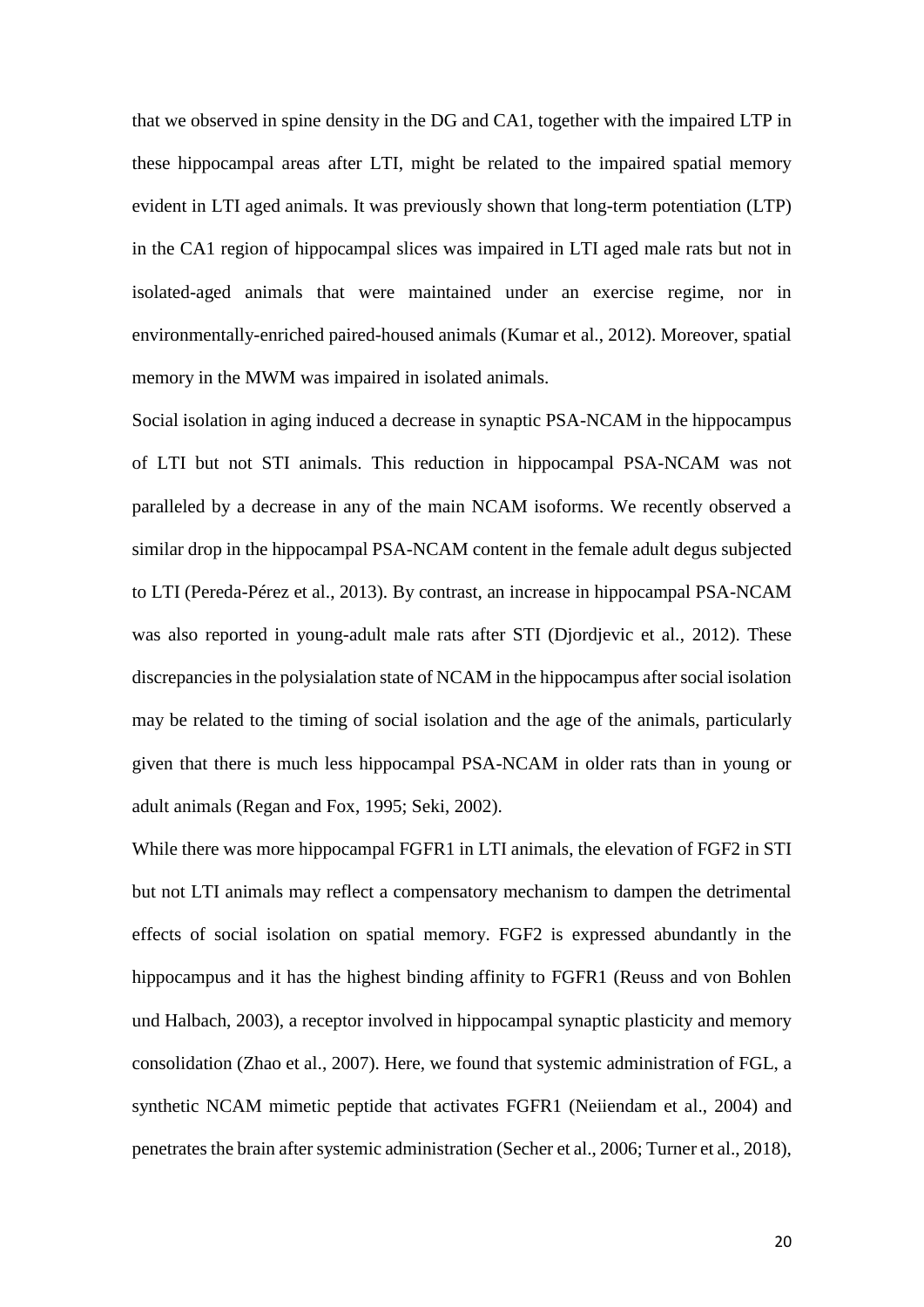rescues cognitive function in LTI animals. We previously demonstrated that FGL can improve the cognitive performance of adult and old rats through a mechanism that involves hippocampal FGFR1 phosphorylation, PKC activation and the facilitation of AMPA receptor delivery to synapses (Cambon et al., 2004; Borcel et al., 2008), provoking an increase in AMPAR-mediated synaptic transmission (Knafo et al., 2012). In addition, FGL administration facilitates the induction and maintenance of *in vivo* synaptic plasticity in the DG (Dallérac et al., 2011). Furthermore, in aged rats, FGL treatment attenuates the impaired hippocampal LTP (Downer et al., 2010), and increases the ratio mushroom to thin spines in the middle molecular layer of the dentate gyrus (Popov et al., 2008). Therefore, sub-chronic administration of FGL can initiate a cascade of biochemical, electrophysiological and morphological events within neurons, which ultimately rescue spatial memory in aged isolated animals.

Overall, our data show that the cognitive function of aged animals is vulnerable to the deleterious effects of social isolation, and it defines some of the neurobiological mechanisms that produce this effect. In addition, we provide evidence that FGL may be a viable pharmacological agent to reverse the cognitive impairment induced by long-term social isolation.

### **Acknowledgements and disclosures**

This work was supported by a grant from the Spanish Ministry of Science and Innovation (SAF2009-09129 and AGL2014-56464-C3-2-R to C.V.). I.P.P. was the recipient of a PhD fellowship from the UNED.

We acknowledge Luis Carrillo, Gonzalo Moreno and Ana Cámara for their technical assistance. We thank ENKAM Pharmaceuticals for generously providing FGL peptide.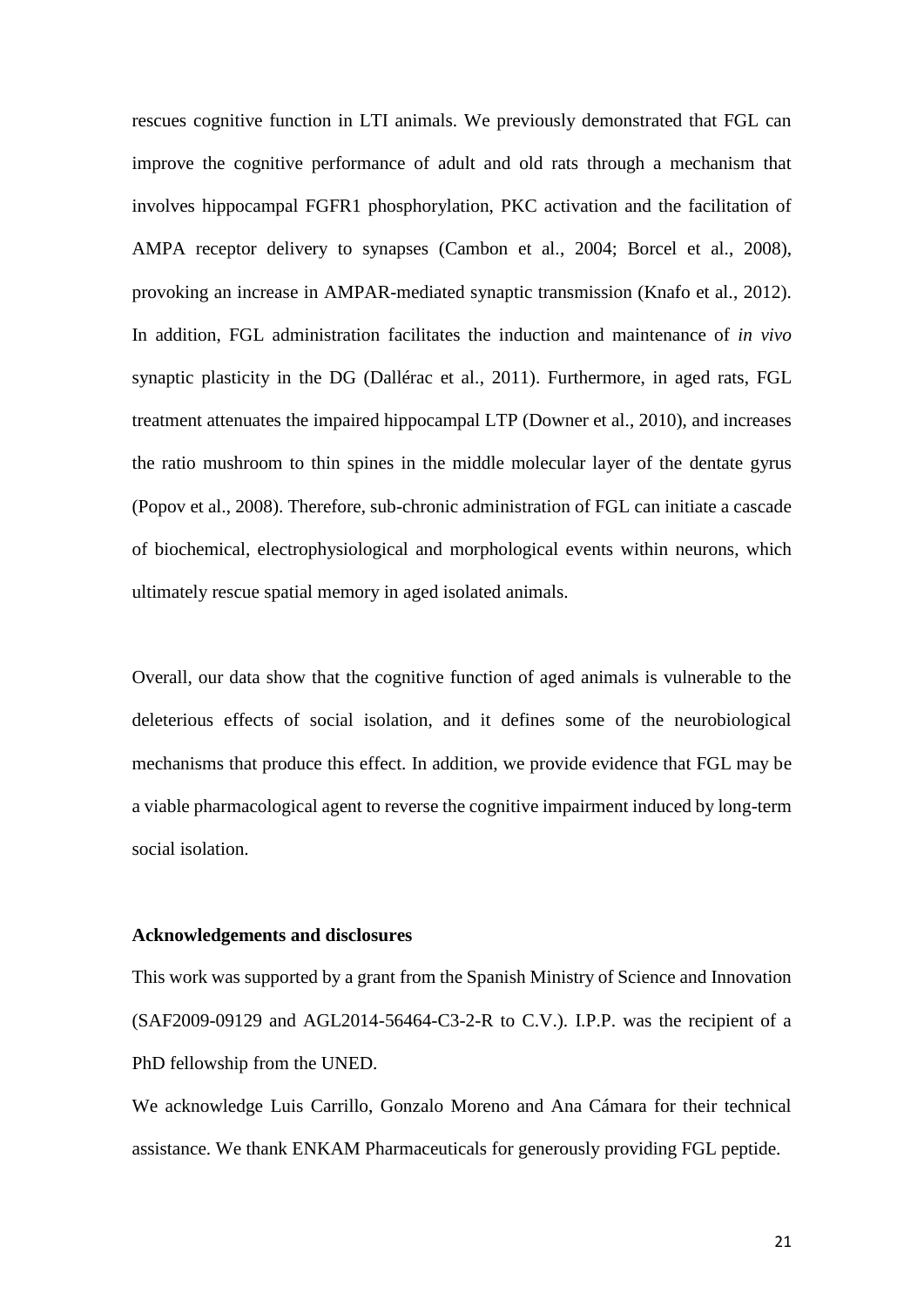The authors report no biomedical financial interests or potential conflicts of interest.

### **REFERENCES**

Alfarez DN, Joëls M, Krugers HJ. Chronic unpredictable stress impairs long-term potentiation in rat hippocampal CA1 area and dentate gyrus *in vitro*. Eur J Neurosci 2003;17(9):1928–34.

Arakawa H. Ethological approach to social isolation effects in behavioral studies of laboratory rodents. Behav Brain Res 2017;341:98–108.

Arranz L, Giménez-Llort L, De Castro NM, Baeza I, De la Fuente M. Social isolation during old age worsens cognitive, behavioral and immune impairment. Rev Esp Geriatr Gerontol 2009;44(3):137–42.

Barnes LL, Mendes de Leon CF, Wilson RS, Bienias JL, Evans DA. Social resources and cognitive decline in a population of older african americans and whites. Neurology 2004;63(12):2322–26.

Bassuk SS, Glass TA, Berkman LF. Social Disengagement and incident cognitive decline in community-dwelling elderly persons. Ann Intern Med 1999;131(3):165–73.

Berkman LF, Syme SL. Social networks, host resistance, and mortality: a nine-year follow-up study of alameda county residents. Am J Epidemiol 1979;109(2):186–204.

Bliss TV, Collingridge GL. A synaptic model of memory: long-term potentiation in the hippocampus. Nature 1993;361(6407):31–9.

Borcel, E, Pérez-Alvarez L, Herrero AI, Brionne T, Varea E, Berezin V, Bock E, Sandi C, Venero C. Chronic stress in adulthood followed by intermittent stress impairs spatial memory and the survival of newborn hippocampal cells in aging animals: prevention by FGL, a peptide mimetic of neural cell adhesion molecule. Behav Pharmacol 2008;19(1): 41–9.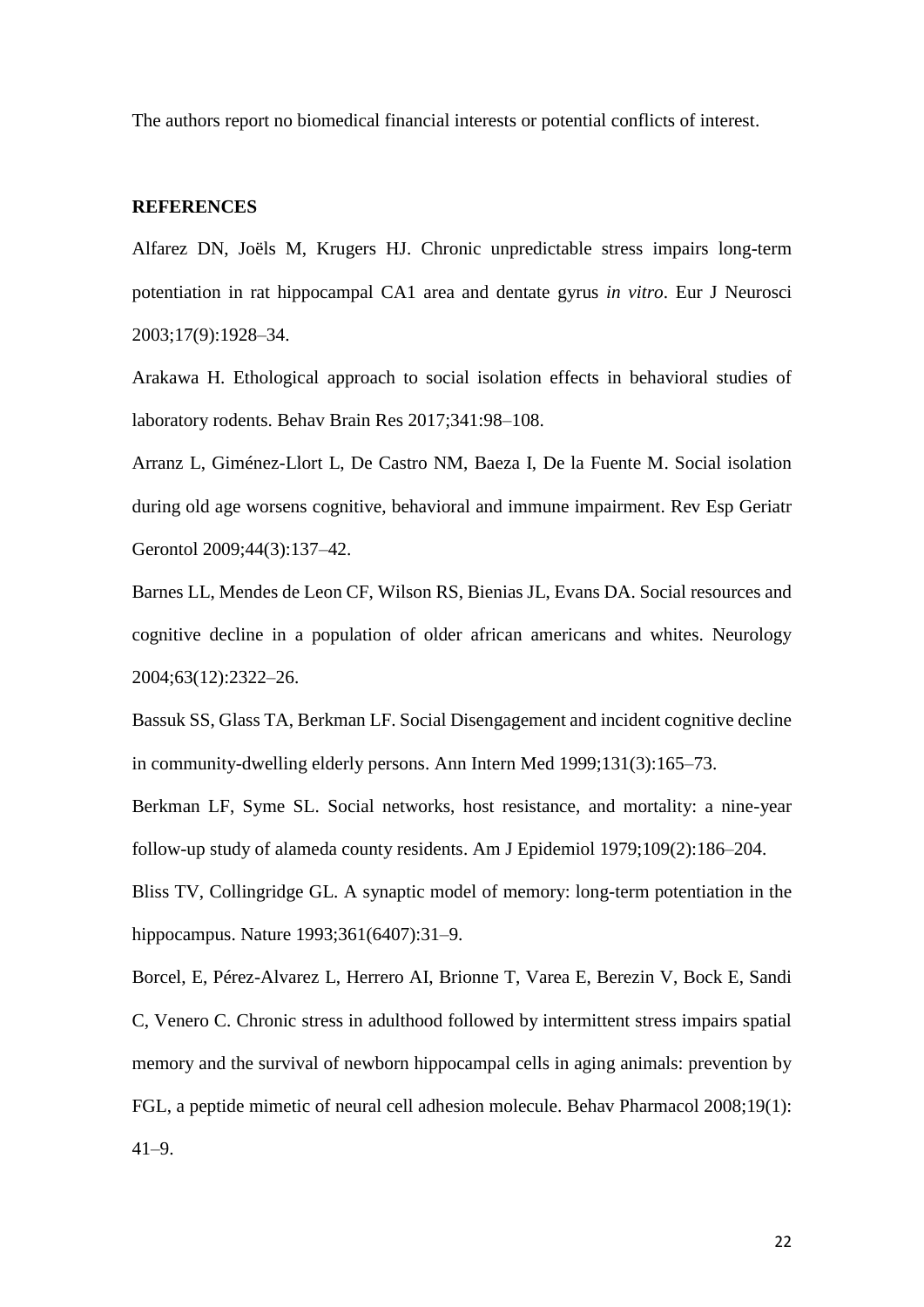Bremner JD, Randall P, Scott TM, Bronen RA, Seibyl JP, Southwick SM, Delaney RC, McCarthy G, Charney DS, Innis RB. MRI-based measurement of hippocampal volume in patients with combat-related posttraumatic stress disorder. Am J Psychiatry 1995;152(7):973–81.

Cacioppo JT, Cacioppo S. Older adults reporting social isolation or loneliness show poorer cognitive function 4 years later. Evid Based Nurs 2014;7(2):59-60.

Cacioppo JT, Cacioppo S, Capitanio JP, Cole SW. The neuroendocrinology of social isolation. Annu Rev Psychol 2015;66(1):733–67.

Cacioppo JT, Hawkley LC, Thisted RA. Perceived social isolation makes me sad: 5-year cross-lagged analyses of loneliness and depressive symptomatology in the chicago health, aging, and social relations study. Psychol Aging 2010;25(2):453–63.

Cambon, K, Hansen SM, Venero C, Herrero AI, Skibo G, Berezin V, Bock E, Sandi C. A synthetic neural cell adhesion molecule mimetic peptide promotes synaptogenesis, enhances presynaptic function, and facilitates memory consolidation. J Neurosci 2004;24(17):4197–204.

Carlezon WA J, Duman RS, Nestler EJ. The many faces of CREB. Trends Neurosci 2005;28(8):436-45.

Carlin RK, Grab DJ, Cohen RS, Siekevitz P. Isolation and characterization of postsynaptic densities from various brain regions: enrichment of different types of postsynaptic densities. J Cell Biol 1980;86(3):831–45.

Castro WL, Matt KS. Neuroendocrine correlates of separation stress in the siberian dwarf hamster (*Phodopus sungorus*). Physiol Behav 1997;61(4):477–84.

Chen Y, Li S, Berezin V, Bock E. The fibroblast growth factor receptor (FGFR) agonist FGF1 and the neural cell adhesion molecule-derived peptide FGL activate FGFR substrate 2alpha differently. J Neurosci Res 2010;88(9):1882-89.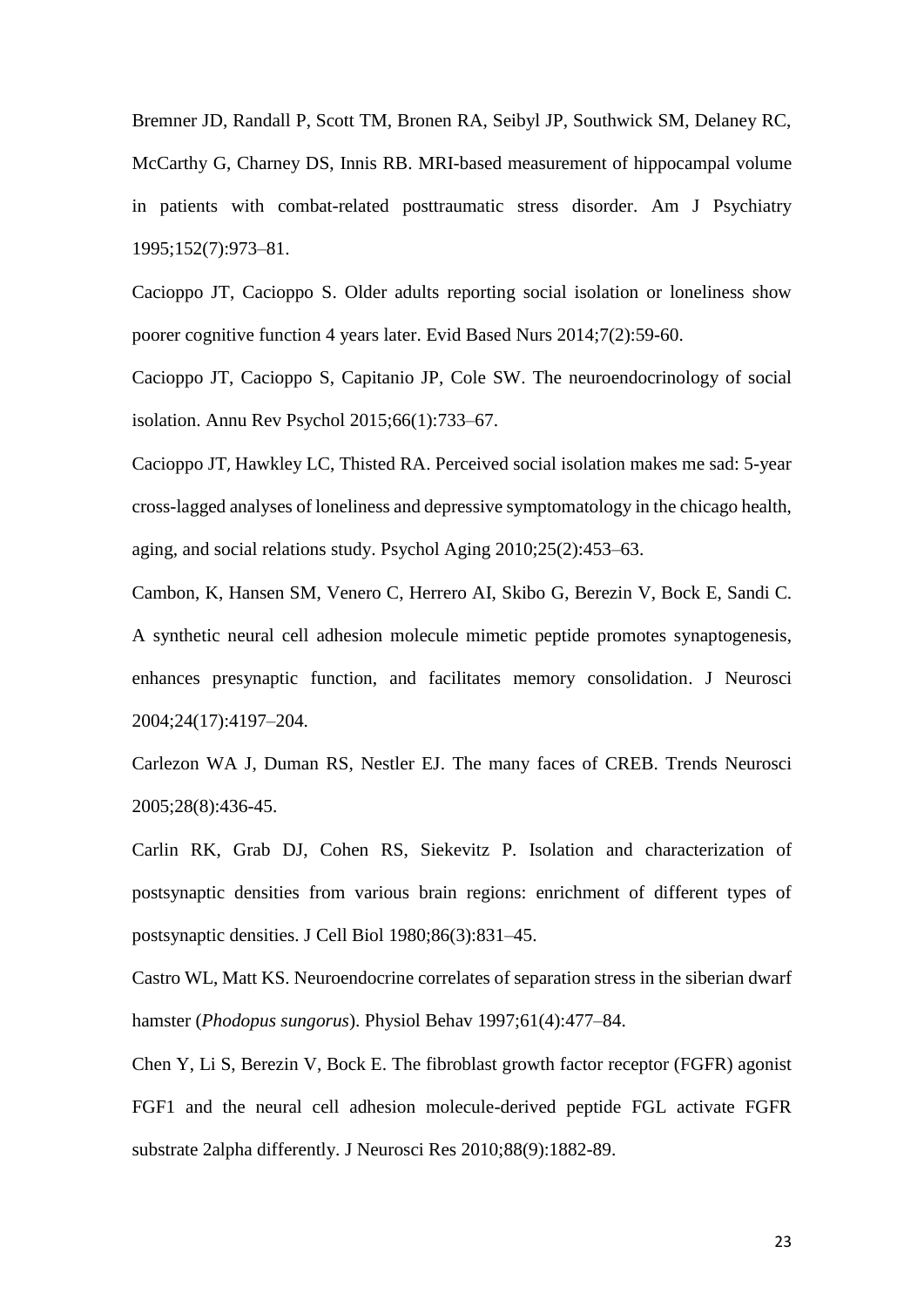Chen W, An D, Xu H, Cheng X, Wang S, Yu W, Yu D, Zhao D, Sun Y, Deng W, Tang Y, Yin S. Effects of social isolation and re-socialization on cognition and ADAR1 (p110) expression in mice. 2016; PeerJ 4:e2306.

Chida Y, Sudo N, Mori J, Kubo C. Social isolation stress impairs passive avoidance learning in Senescence-Accelerated Mouse (SAM). Brain Res 2006;1067(1): 201–8.

Coudereau JP Debray M, Monier C, Bourre JM, Frances H. Isolation impairs place preference conditioning to morphine but not aversive learning in mice. Psychopharmacology 1997;130(2):117–23.

Cruces J, Venero C, Pereda-Pérez I, and De la Fuente M. A Higher anxiety state in old rats after social isolation is associated to an impairment of the immune response. J Neuroimmunol 2014;277(1–2):18–25.

Daniels-Severs A, Goodwin A, Keil LC, Vernikos-Danellis J. Effect of chronic crowding and cold on the pituitary-adrenal system: responsiveness to an acute stimulus during chronic stress. Pharmacology 1973;9(6): 348–56.

Dallérac G1, Zerwas M, Novikova T, Callu D, Leblanc-Veyrac P, Bock E, Berezin V, Rampon C, Doyère V. The neural cell adhesion molecule-derived peptide FGL facilitates long-term plasticity in the dentate gyrus in vivo. Learn Mem 2011;18(5):306-13.

Djordjevic J, Djordjevic A, Adzic M, Radojcic MB. Effects of chronic social isolation on wistar rat behavior and brain plasticity markers. Neuropsychobiology 2012;66(2): 112– 19.

Downer EJ, Cowley TR, Lyons A, Mills KH, Berezin V, Bock E, Lynch MA. A novel anti-inflammatory role of NCAM-derived mimetic peptide, FGL. Neurobiol Aging 2010;31(1):118-28.

Eichenbaum H. A Cortical-hippocampal system for declarative memory. Nat Rev Neurosci 2000;1(1):41–50.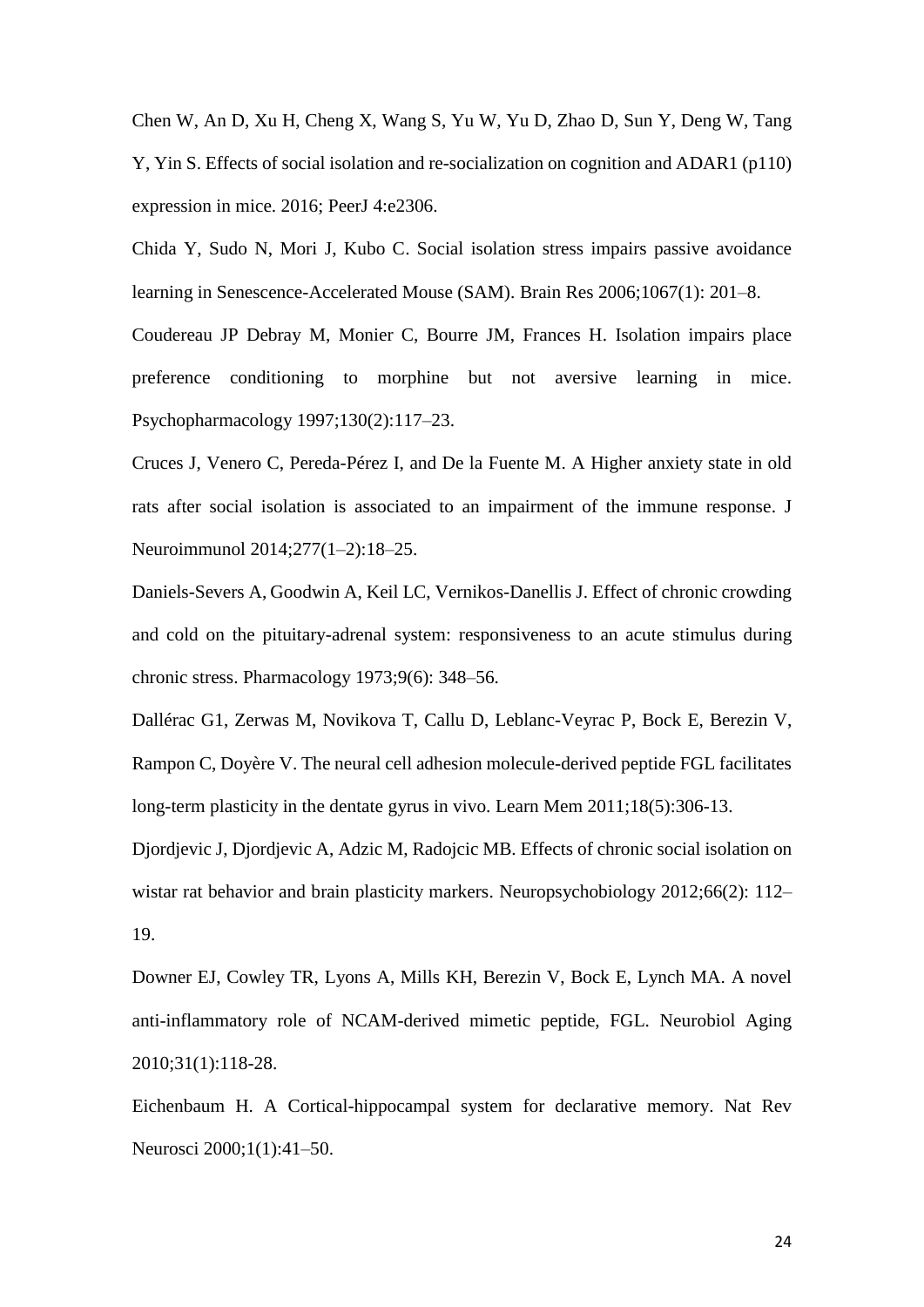Eng PM, Rimm EB, Fitzmaurice G, Kawachi I. Social ties and change in social ties in relation to subsequent total and cause-specific mortality and coronary heart disease incidence in men. Am J Epidemiol 2002;155(8):700–9.

Fa M, Xia L, Anunu R, Kehat O, Kriebel M, Volkmer H, Richter-Levin G. Stress modulation of hippocampal activity-spotlight on the dentate gyrus. Neurobiol Learn Mem 2014;112:53-60.

Foster PP, Rosenblatt KP, Kuljiš RO. Exercise-induced cognitive plasticity, implications for mild cognitive impairment and Alzheimer's disease. Front Neurol 2011;6;2:28.

Fratiglioni L, Wang HX, Ericsson K, Maytan M, Winblad B. Influence of social network on occurrence of dementia: a community-based longitudinal study. Lancet 2000;355(9212):1315–19.

Fratiglioni L, Paillard-Borg S, Winblad B. An active and socially integrated lifestyle in late life might protect against dementia. Lancet Neurol 2004;3(6):343–53.

Garrido P, De Blas M, Giné E, Santos Á, Mora F. Aging impairs the control of prefrontal cortex on the release of corticosterone in response to stress and on memory consolidation. Neurobiol Aging 2012;33(4):827.e1-827.e9.

Gómez-Pinilla F, Dao L, So V. Physical exercise induces FGF-2 and its mRNA in the hippocampus. Brain Res 1997;764(1-2):1-8.

Gómez-Pinilla F, So V, Kesslak JP. Spatial learning and physical activity contribute to the induction of fibroblast growth factor: neural substrates for increased cognition associated with exercise. Neuroscience 1998;85(1):53-61.

Grant N, Hamer M, Steptoe A. Social isolation and stress-related cardiovascular, lipid, and cortisol responses. Ann Behav Med 2009;37(1):29–37.

Hall FS. Social deprivation of neonatal, adolescent, and adult rats has distinct neurochemical and behavioral consequences. Crit Rev Neurobiol 1998;12(1–2):129–62.

25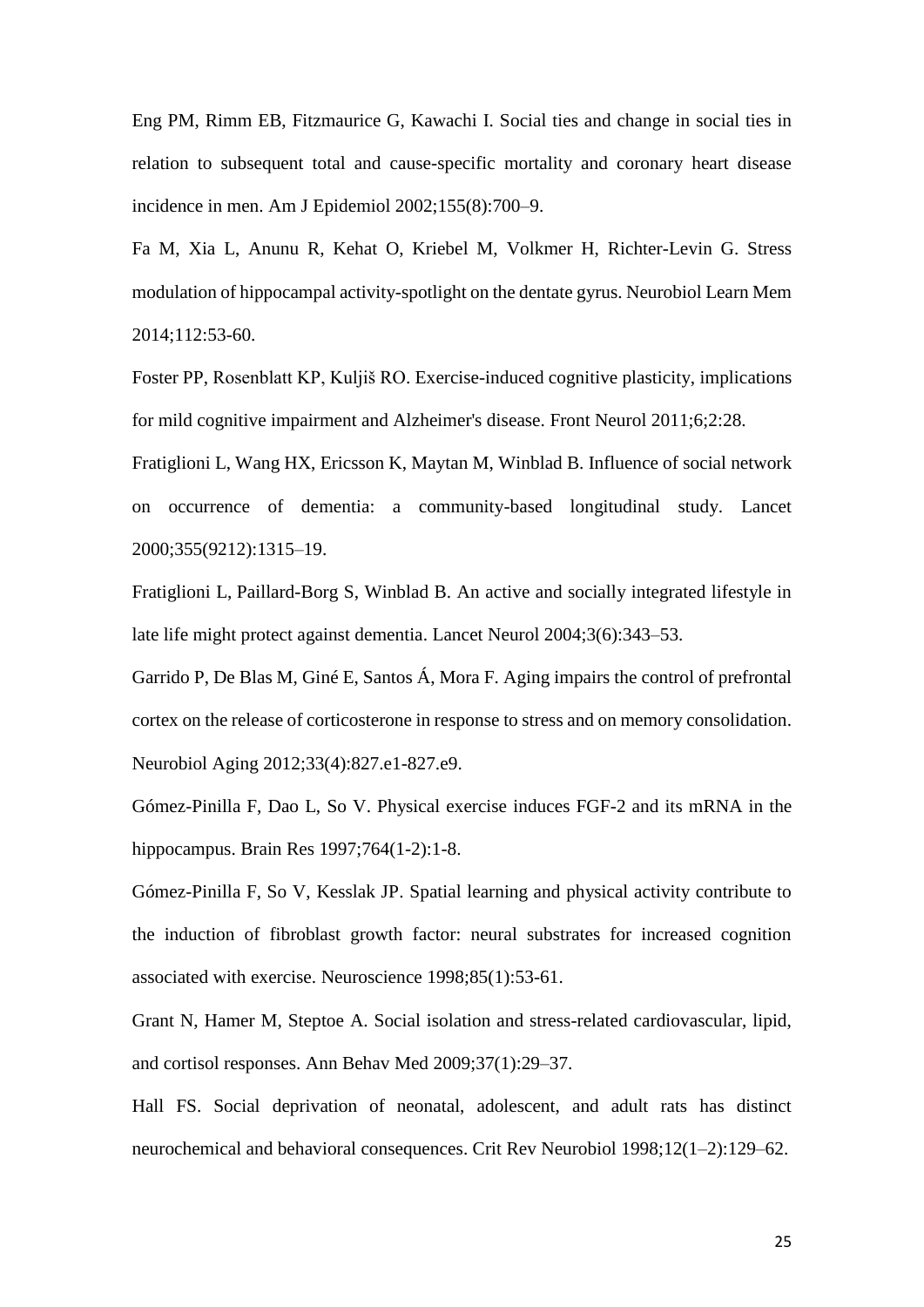Hardin JW, Hilbe JM. Generalized Estimating Equations. 2nd Ed. Chapman & Hall/CRC. 2003.

Hawkley LC, Cole SW, Capitanio JP, Norman GJ, Cacioppo JT. Effects of social isolation on glucocorticoid regulation in social mammals. Horm Behav 2012;62(3): 314– 23.

Hellemans KG, Benge LC, Olmstead MC. Adolescent enrichment partially reverses the social isolation syndrome. Brain Res Dev Brain Res 2004;150(2):103–15.

Holwerda TJ, Deeg DJ, Beekman AT, van Tilburg TG, Stek ML, Jonker C, Schoevrs RA. Feelings of loneliness, but not social isolation, predict dementia onset: results from the Amsterdam Study of the Elderly. J Neurol Neurosurg Psychiatry 2014;85(2):135–42.

Holwerda TJ, van Tilburg TG, Deeg DJ, Schutter N, Van R, Dekker J, Stek ML, Beekman AT, Schoevers RA. Impact of loneliness and depression on mortality: results from the Longitudinal Ageing Study Amsterdam. Br J Psychiatry 2016;209(2):127–34.

House JS, Landis KR, Umberson D. Social relationships and health. Science 1988;241(4865):540–45.

Huang H, Wang L, Cao M, Marshall C, Gao J, Xiao N, Hu G, Xiao M. Isolation housing exacerbates alzheimer's disease-like pathophysiology in aged APP/PS1 mice. Int J Neuropsychopharmacol 2015;18(7): pyu116.

Ibi D, akuma K, Koike H, Mizoguchi H, Tsuritani K, Kuwahara Y, Kamei H, Nagai T, Yoneda Y, Nabeshima T, Yamada K. Social isolation rearing-induced impairment of the hippocampal neurogenesis is associated with deficits in spatial memory and emotionrelated behaviors in juvenile mice. J Neurochem 2008;105(3):921–32.

Joëls M, Karst H, Alfarez D, Heine VM, Qin Y, van Riel E, Verkuyl M, Lucassen PJ, Krugers HJ. Effects of chronic stress on structure and cell function in rat hippocampus and hypothalamus. Stress 2014;7(4):221–31.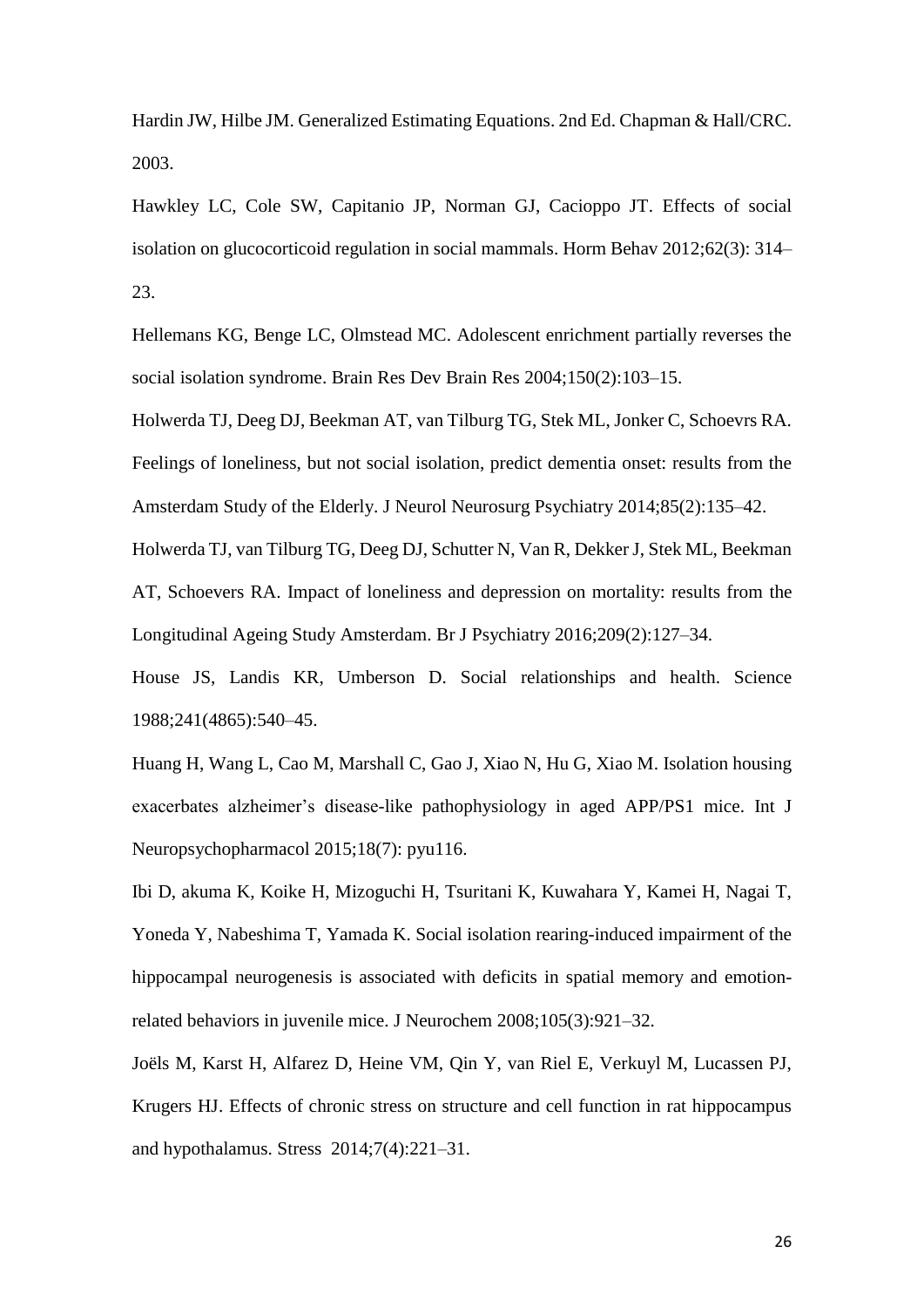Krugers HJ, Goltstein PM, van der Linden S, Joëls M. Blockade of glucocorticoid receptors rapidly restores hippocampal CA1 synaptic plasticity after exposure to chronic stress. Eur J Neurosci 2016;23:3051–55.

Kvarta MD, Bradbrook KE, Dantrassy HM, Bailey AM, Thompson SM. Corticosterone mediates the synaptic and behavioral effects of chronic stress at rat hippocampal temporoammonic synapses J Neurophysiol 2015;114(3):1713-24.

Knafo S, Venero C, Sánchez-Puelles C, Pereda-Peréz I, Franco A, Sandi C, Suárez LM, Solís JM, Alonso-Nanclares L, Martín ED, Merino-Serrais P, Borcel E, Li S, Chen Y, Gonzalez-Soriano J, Berezin V, Bock E, Defelipe J, Esteban JA. Facilitation of AMPA receptor synaptic delivery as a molecular mechanism for cognitive enhancement. PLoS Biol 2012;10(2): e1001262.

Luine, V, Villegas M, Martinez C, McEwen BS. Repeated stress causes reversible impairments of spatial memory performance. Brain Res 1994;639(1):167–70.

Martin AL, Brown RE. The lonely mouse: verification of a separation-induced model of depression in female mice. Behav Brain Res 2010;207(1):196–207.

McCulloch CE, Searle SR. Generalized, linear, and mixed models. Hoboken, NJ, USA: John Wiley & Sons, Inc. 2001

McEwen BS. Stress and hippocampal plasticity. Annu Rev Neurosci 1999;22:105–22.

McEwen BS. Effects of adverse experiences for brain structure and function. Biol Psychiatry 2000;48(8):721–31.

Moragrega I, Carrasco MC, Vicens P, Redolat R. Spatial learning in male mice with different levels of aggressiveness: effects of housing conditions and nicotine administration. Behav Brain Res 2003;147(1–2):1–8.

Morris RG, Garrud P, Rawlins JN, O'Keefe J. Place navigation impaired in rats with hippocampal lesions. Nature 1982;297(5868):681–83.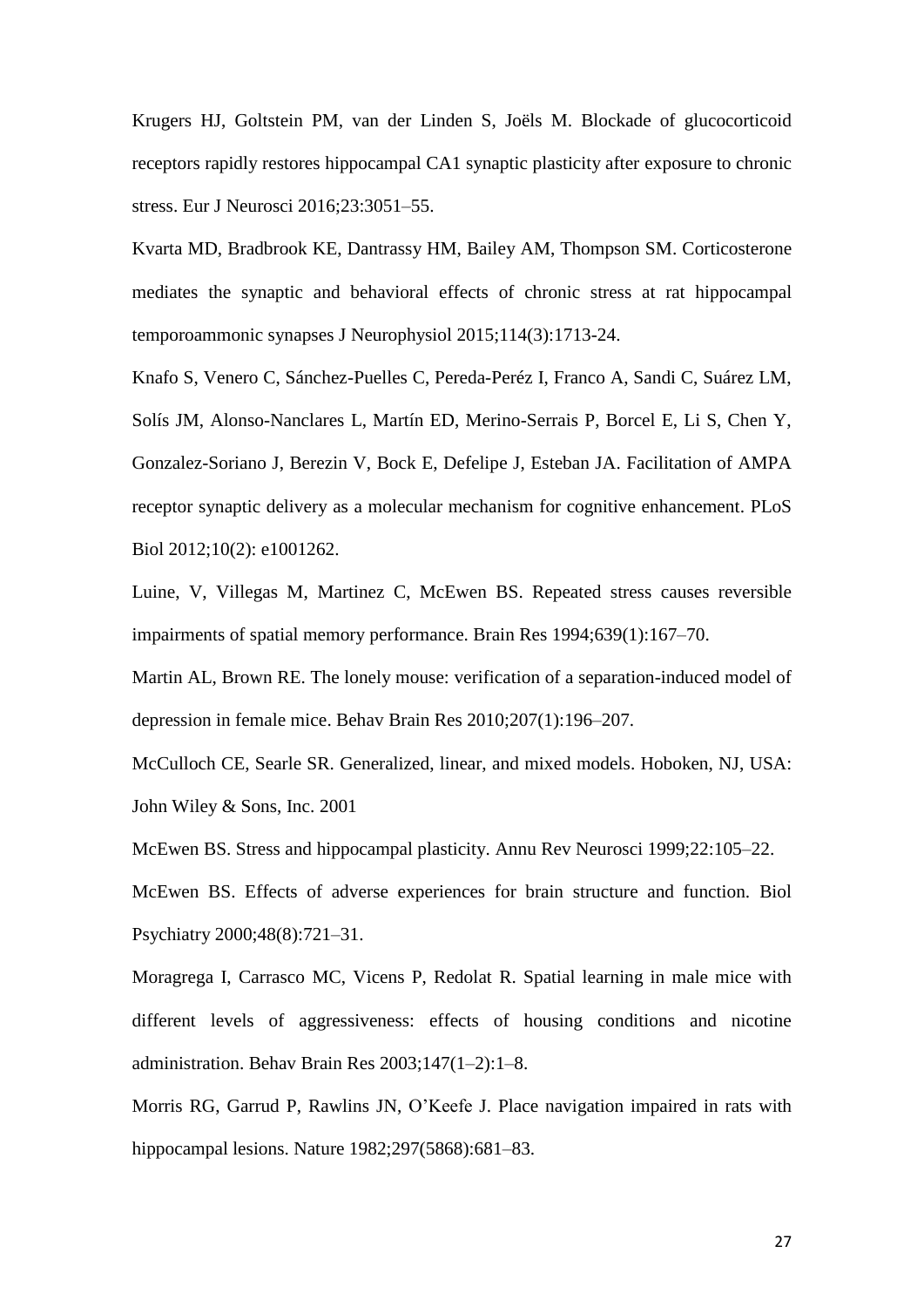Neiiendam JL, Køhler LB, Christensen C, Li S, Pedersen MV, Ditlevsen DK, Kornum MK, Kiselyov VV, Berezin V, Bock E. An NCAM-derived FGF-receptor agonist, the FGL-peptide, induces neurite outgrowth and neuronal survival in primary rat neurons. J Neurochem 2004;91(4):920-35.

Nicholson NR. A review of social isolation: an important but underassessed condition in older adults. J Prim Prev 2012;33(2–3):137–52.

Oliveras I, Sánchez-González A, Piludu MA, Gerboles C, Río-Álamos C, Tobeña A, Fernández-Teruel A. Divergent effects of isolation rearing on prepulse inhibition, activity, anxiety and hippocampal-dependent memory in roman high- and low-avoidance rats: a putative model of schizophrenia-relevant features. Behav Brain Res 2016;314: 6– 15.

Pavlides C, Nivón LG, McEwen BS. Effects of chronic stress on hippocampal long-term potentiation. Hippocampus 2002;12(2): 245–57.

Paxinos G, Watson CR. The rat brain in stereotaxic coordinates. 6th ed. Elsevier. 2007 Pereda-Pérez I, Popović N, Otalora BB, Popović M, Madrid JA, Rol MA, Venero C. Long-term social isolation in the adulthood results in ca1 shrinkage and cognitive impairment. Neurobiol Learn Mem 2013;106: 31–9.

Pham K, Nacher J, Hof PR, McEwen BS. Repeated restraint stress suppresses neurogenesis and induces biphasic PSA-NCAM expression in the adult rat dentate gyrus. Eur J Neurosci 2003;17(4): 879–86.

Pisu MG, Dore R, Mostallino MC, Loi M, Pibiri F, Mameli R, Cadeddu R, Secci PP, Serra M. Down-regulation of hippocampal bdnf and arc associated with improvement in aversive spatial memory performance in socially isolated rats. Behav Brain Res 2011;222(1):73–80.

Rahman MM, Callaghan CK, Kerskens CM, Chattarji S, O'Mara SM. Early hippocampal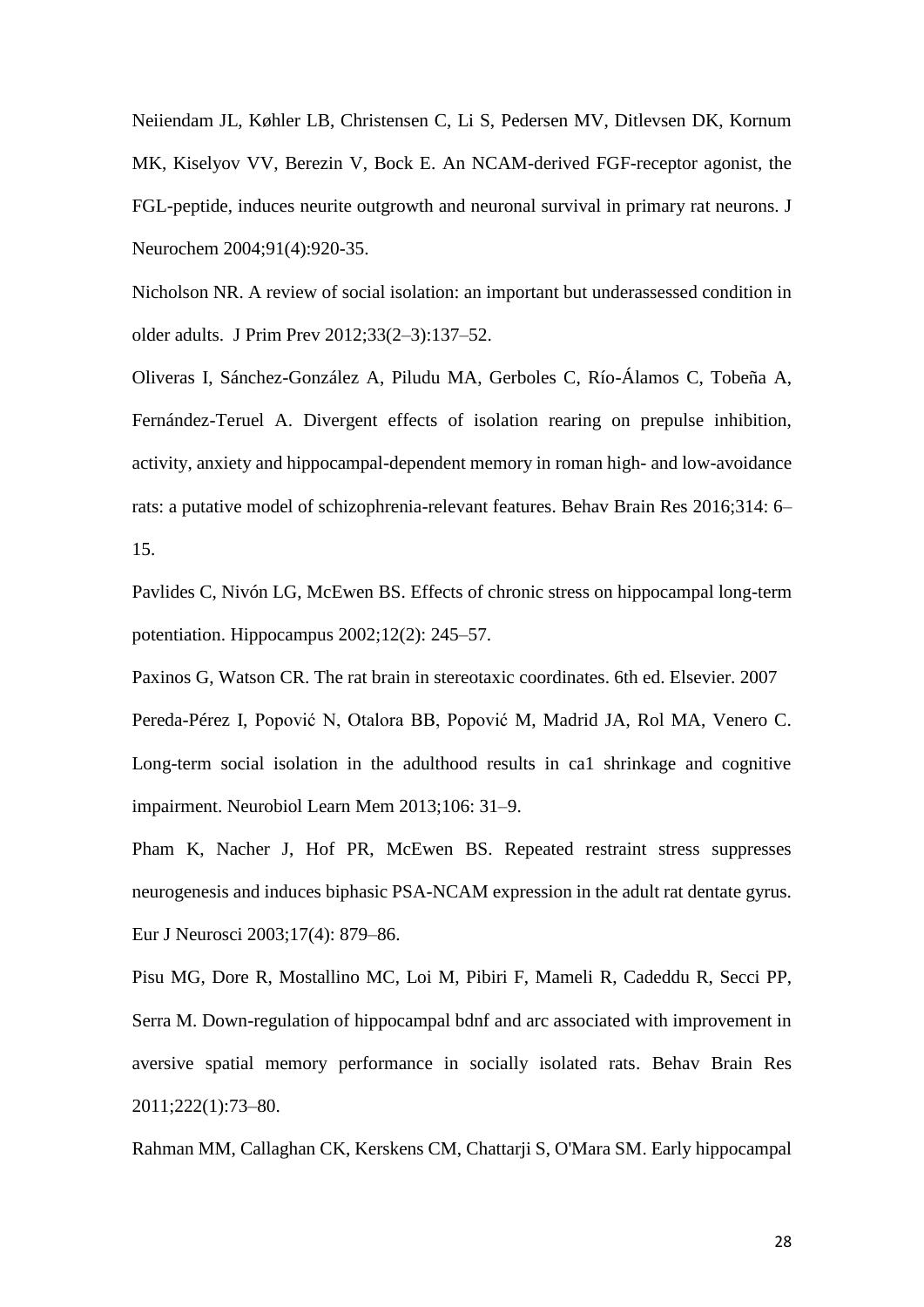volume loss as a marker of eventual memory deficits caused by repeated stress. Sci Rep 2016;6(1):29127.

Rasmussen S, Ramlau J, Axelsen NH, Bock E. Purification of the synaptic membrane glycoprotein D2 from rat brain. Stand J lmmunol 1982;15:179-85.

Regan CM, Fox GB. Polysialylation as a regulator of neural plasticity in rodent learning and aging. Neurochem Res 1995;20(5):593–8.

Reuss B, von Bohlen und Halbach O. Fibroblast growth factors and their receptors in the central nervous system. Cell Tissue Res 2003; 313(2):139–57.

Sandi C., Davies HA, Cordero MI, Rodriguez JJ, Popov VI, Stewart MG. Rapid reversal of stress induced loss of synapses in CA3 of rat hippocampus following water maze training. Eur J Neurosci 2003;17(11):2447–56.

Sapolsky RM, Lewys CK, McEwen BS. The neuroendocrinology of stress and aging: the glucocorticoid cascade hypothesis. Endocr Rev 1986;7(3):284–301.

Schrijver NC, Bahr NI, Weiss IC, Würbel H. Dissociable effects of isolation rearing and environmental enrichment on exploration, spatial learning and HPA activity in adult rats. Pharmacol Biochem Behav 2002;73(1):209–24.

Secher T, Novitskaia V, Berezin V, Bock E, Glenthøj B, Klementiev B. A neural cell adhesion molecule-derived fibroblast growth factor receptor agonist, the FGL-peptide, promotes early postnatal sensorimotor development and enhances social memory retention. Neuroscience 2006;141(3):1289-99.

Seeman TE, Lusignolo TM, Albert M, Berkman L. Social relationships, social support, and patterns of cognitive aging in healthy, high-functioning older adults: macarthur studies of successful aging. Health Psychol 2001;20(4): 243–55.

Seki T. Expression patterns of immature neuronal markers PSA-NCAM, CRMP-4 and NeuroD in the hippocampus of young adult and aged rodents. J Neurosci Res

29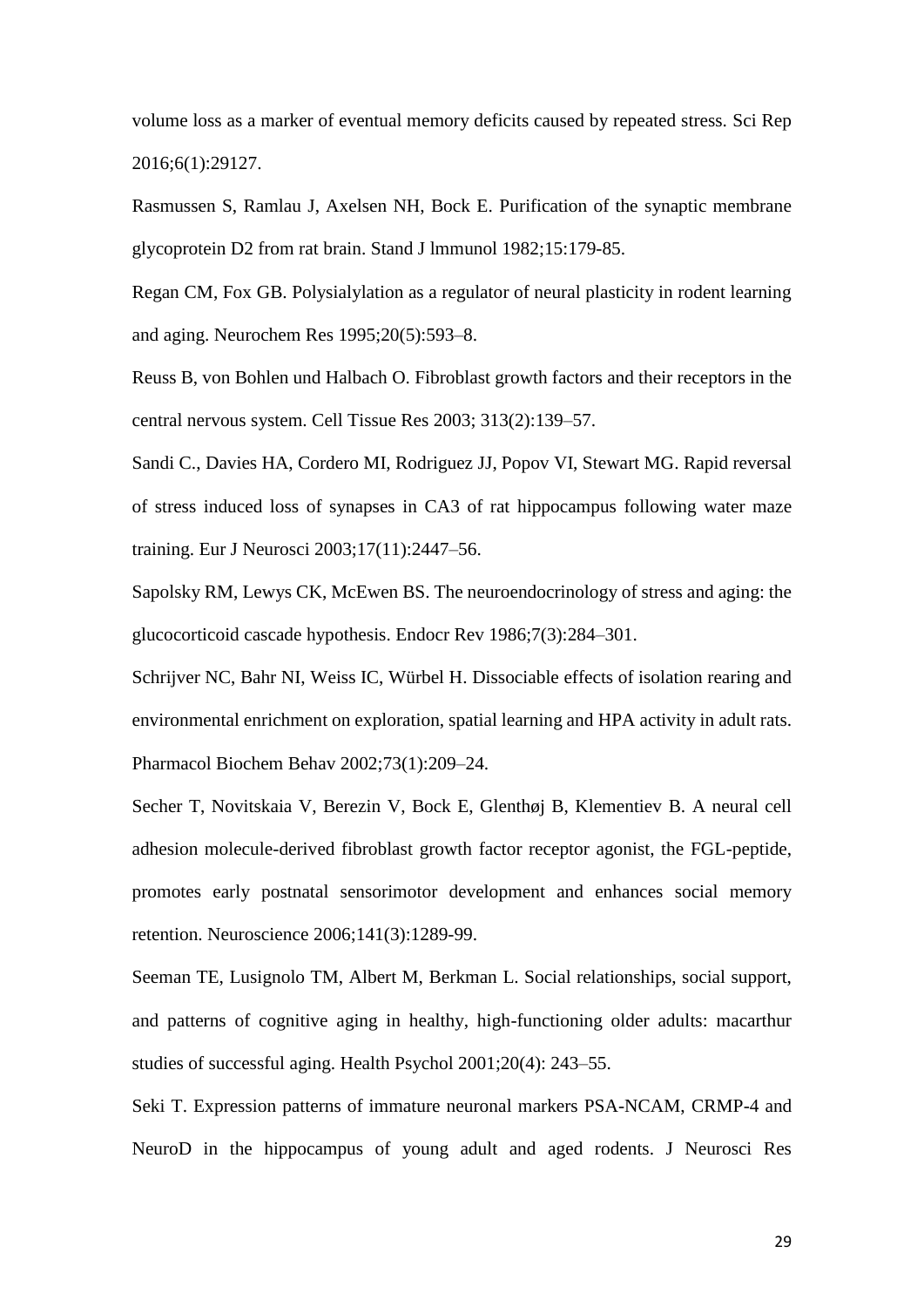2002;70(3):327–34.

Shankar A, Hamer M, McMunn A, Steptoe A. Social Isolation and Loneliness: Relationships with Cognitive Function during 4 Years of Follow-up in the English Longitudinal Study of Ageing. Psychosom Med 2013;75(2):161–70.

Shin PS, Heckers S, Krangel TS, Macklin ML, Orr SP, Lasko N, Segal E, Makris N, Richert K, Levering J, Schacter DL, Alpert NM, Fischman AJ, Pitman RK, Rauch SL. Hippocampal function in posttraumatic stress disorder. Hippocampus 2004;14(3):292– 300.

Seo JH, Yu JH, Suh H, Kim MS, Cho SR. Fibroblast growth factor-2 induced by enriched environment enhances angiogenesis and motor function in chronic hypoxic-ischemic brain injury. PLoS One. 2013; 30;8(9):e74405.

Silva-Gomez AB, Rojas D, Juárez I, Flores G. Decreased dendritic spine density on prefrontal cortical and hippocampal pyramidal neurons in postweaning social isolation rats. Brain Res 2003;983:128–36

Smith TF, Hirdes JP. Predicting social isolation among Geriatric Psychiatry Patients. Int Psychogeriatr 2009;21(1):50–9.

Sousa N, Lukoyanov NV, Madeira MD, Almeida OF, Paula-Barbosa MM. Reorganization of the morphology of hippocampal neurites and synapses after stressinduced damage correlates with behavioral improvement. Neuroscience 2000;97(2): 253– 66.

Squire LR, Zola-Morgan S. The medial temporal lobe memory system. Science 1991; 253(5026);1380–86.

Stanisavljević A, Perić I, Gass P, Inta D, Lang UE, Borgwardt S, Filipović D. Brain Sub/Region-Specific Effects of Olanzapine on c-Fos Expression of Chronically Socially Isolated Rats. Neuroscience. 2018;396:46-65.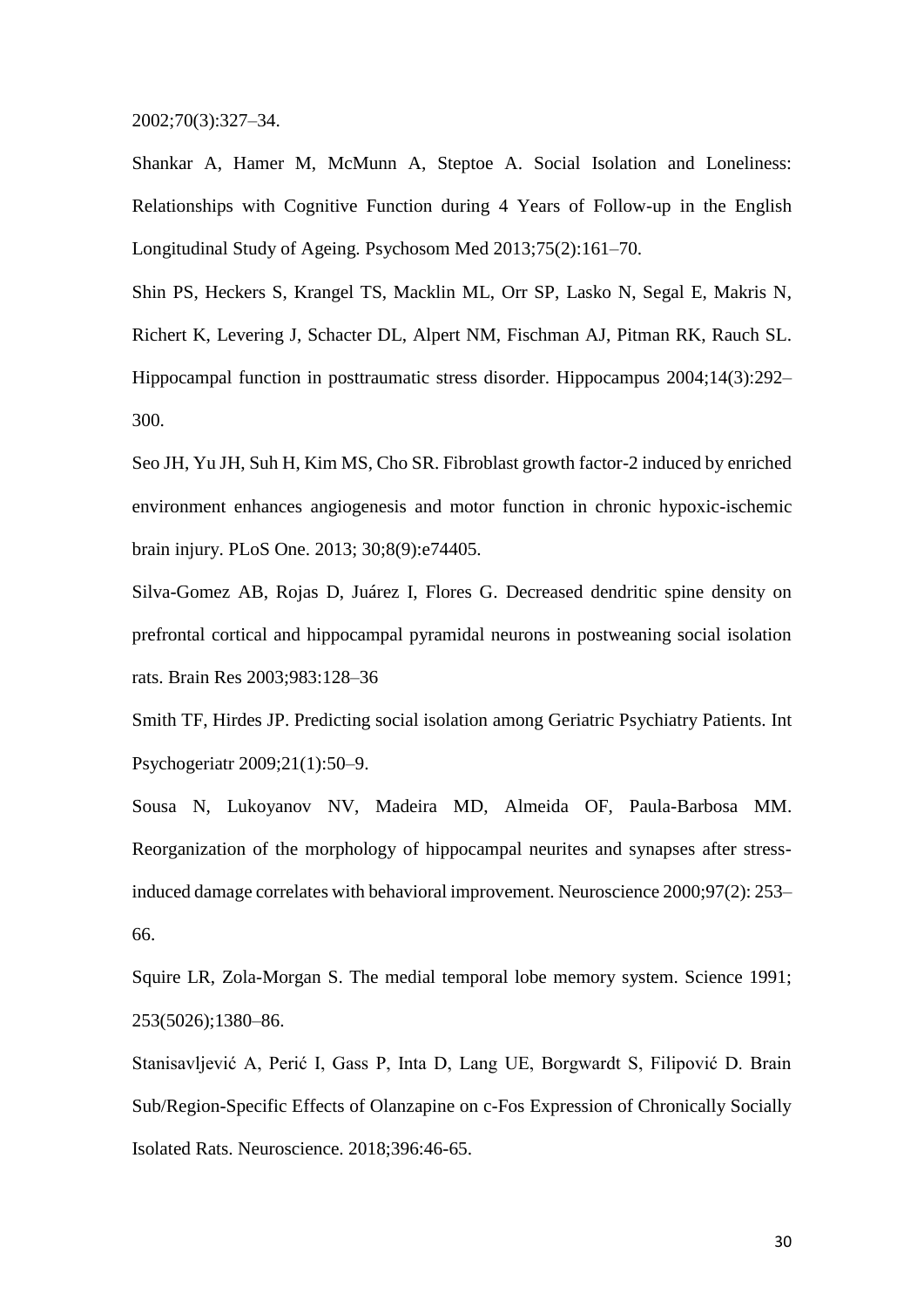Steptoe A, Shankar A, Demakakos P, Wardle J. Social isolation, loneliness, and all-cause mortality in older men and women. Proc Nat Acad Sci 2013;110(15):5797–801.

Strange BA, Witter MP, Lein ES, Moser EI. Functional organization of the hippocampal longitudinal axis. Nat Rev Neurosci 2014;15:655–69

Turner CA, Lyons DM, Buckmaster CL, Aurbach EL, Watson SJ, Schatzberg AF, Akil H. Neural cell adhesion molecule peptide mimetics modulate emotionality: pharmacokinetic and behavioral studies in rats and non-human primates. Neuropsychopharmacology 2018. doi: 10.1038/s41386-018-0052-6.

Valzelli L. The 'isolation syndrome' in Mice. Psychopharmacologia 1973;31(4):305–20. Venero C, Tilling T, Hermans-Borgmeyer I, Schmidt R, Schachner M, Sandi C. Chronic stress induces opposite changes in the mRNA expression of the cell adhesion molecules ncam and L1. Neuroscience 2002;115(4):1211–19.

Wallace DL, Han MH, Graham DL, Green TA, Vialou V, Iñiguez SD, Cao JL, Kirk A, Chakravarty S, Kumar A, Krishnan V, Neve RL, Cooper DC, Bolaños CA, Barrot M, McClung CA, Nestler EJ. CREB regulation of nucleus accumbens excitability mediates social isolation-induced behavioral deficits. Nat Neurosci 2009; 12(2):200-9

Welch BL, Welch AS. Effect of grouping on the level of brain norepinephrine in white swiss mice. Life Sci 1965;4(9):1011–18.

Wiener SI, Paul CA, Eichenbaum H. Spatial and behavioral correlates of hippocampal neuronal activity. J Neurosci 1989;9(8):2737–63.

Wilkinson MB1, Xiao G, Kumar A, LaPlant Q, Renthal W, Sikder D, Kodadek TJ, Nestler EJ. Imipramine treatment and resiliency exhibit similar chromatin regulation in the mouse nucleus accumbens in depression models. J Neurosci 2009;29(24):7820-32 Wongwitdecha N, Marsden CA. Effects of social isolation rearing on learning in the Morris water maze. Brain Res 1996a;715(1–2):119–24.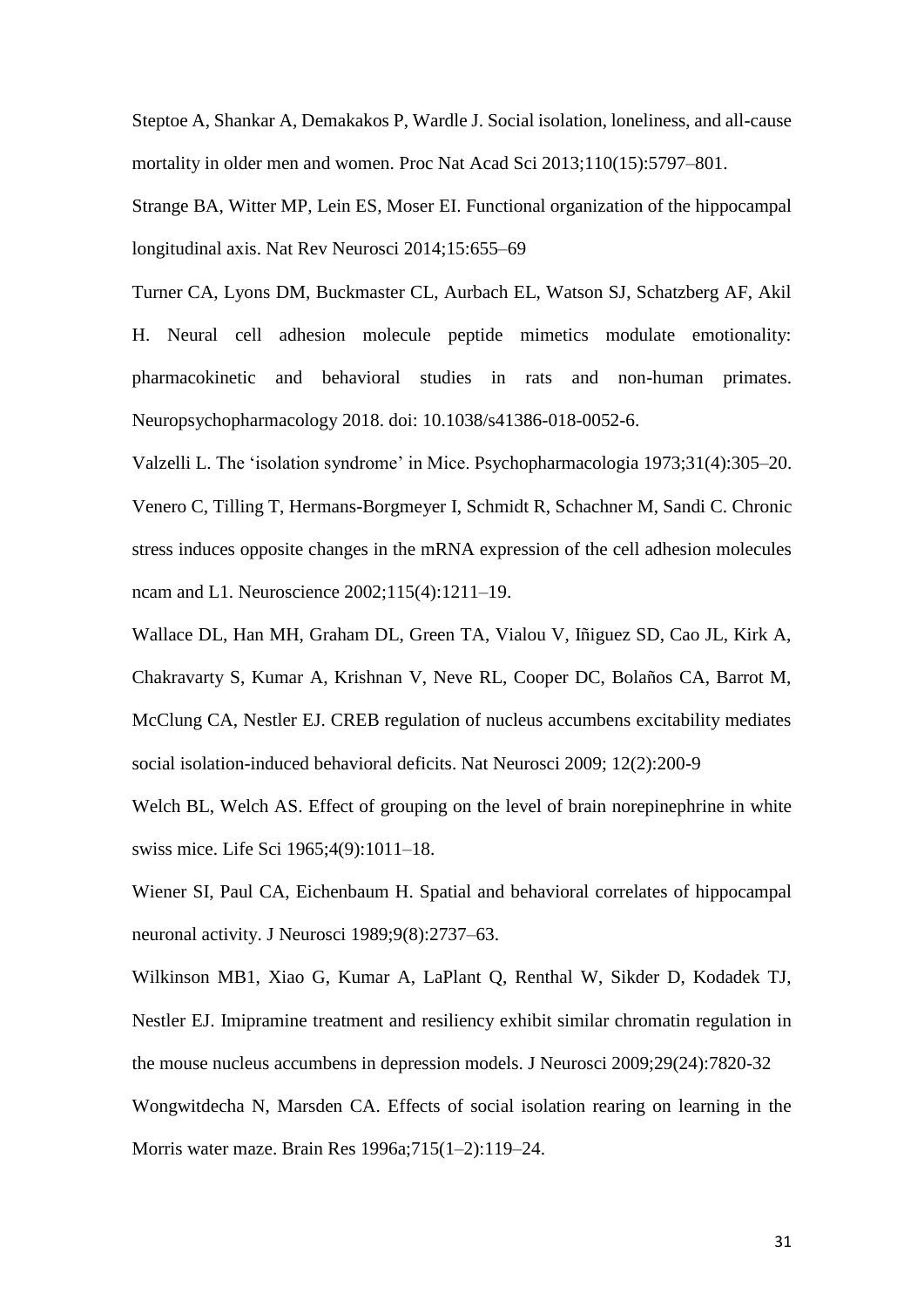Wongwitdecha N, Marsden CA. Social isolation increases aggressive behaviour and alters the effects of diazepam in the rat social interaction test. Behav Brain Res 1996b;75(1–2):27–32.

Zhao M, Li D, Shimazu K, Zhou YX, Lu B, Deng CX. Fibroblast growth factor receptor-

1 is required for long-term potentiation, memory consolidation, and neurogenesis. Biol Psychiatry 2007;62(5):381–90.

Zlatković J, Filipović D. Bax and B-eell-lymphoma 2 mediate proapoptotic signaling following chronic isolation stress in rat brain. Neuroscience 2012;223:238–45.

Zunzunegui, MV, Alvarado BE, Del Ser T, Otero A. Social networks, social integration, and social engagement determine cognitive decline in community-dwelling spanish older adults. J Gerontol B Psychol Sci Soc Sci 2003;58(2): S93–100.

**Figure Legends**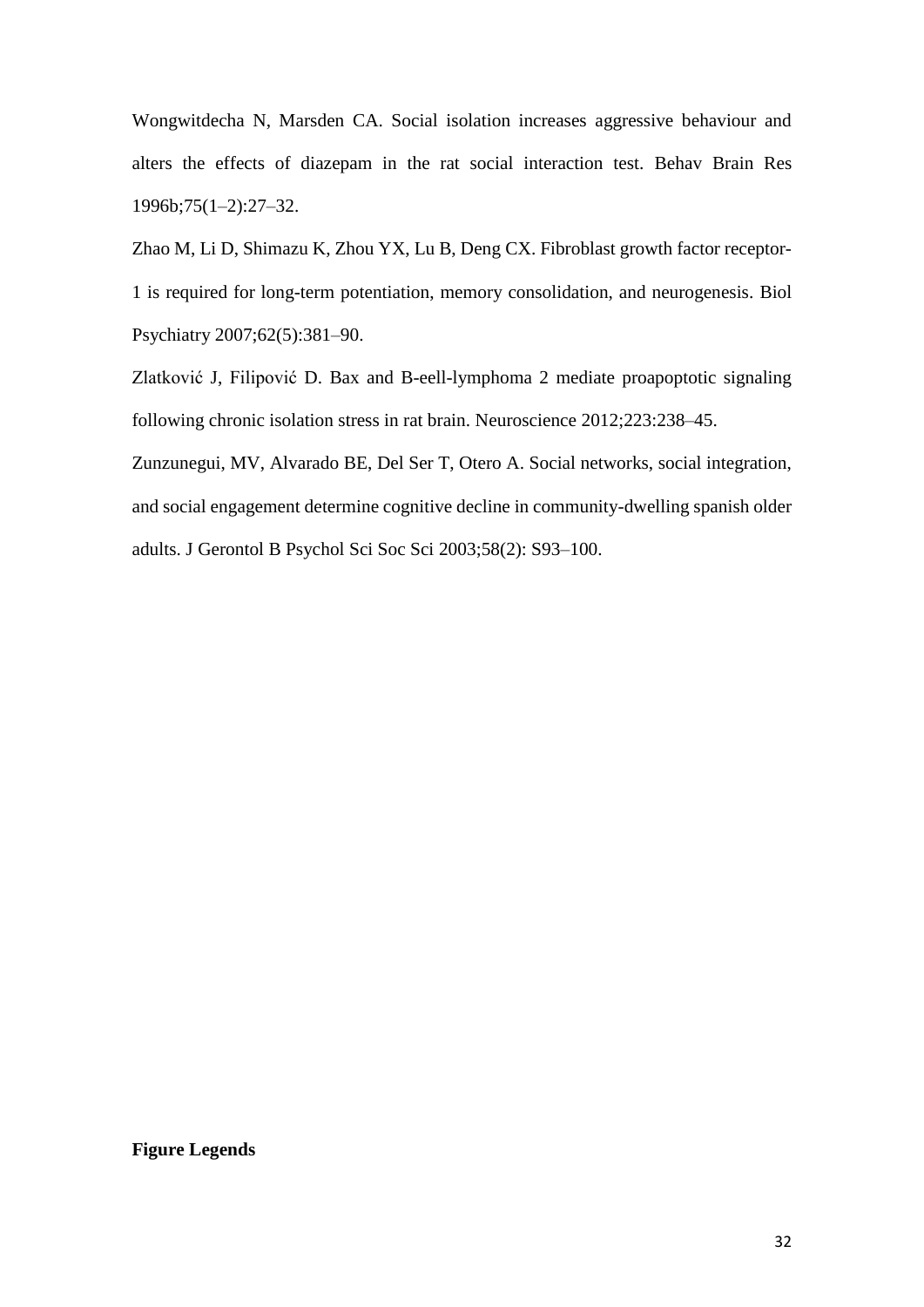**Figure 1. Effects of social isolation on body weight gain, morning plasma corticosterone levels and relative adrenal gland weight. (A)** Body weight gain (%). (**B)** Relative adrenal gland weight. **C**) Morning plasma corticosterone levels at sacrifice.

Mean and SEM are shown (10 animals per group). \*p<0.05 STI *vs* control group; @p<0.05, @@p<0.01 LTI *vs* control group.

**Figure 2**. **Effects of short and long-term social isolation on spatial learning and memory abilities in the Morris water maze**. **(A)** Spatial training-escape latency. **(B)** Transfer memory test.

Means and SEM are shown (10 animals per group). \*p<0.05 LTI *vs* control group; <sup>@@</sup> p<0.01 LTI *vs* control group.

**Figure 3. Hippocampal volume changes after chronic social isolation.** Dorsal hippocampal volume in CA1 **(A)**, CA2 **(B)**, CA3 **(C)** and DG **(D)**.

Mean and SEM are shown. Control n=7, STI n=10 and LTI n=6. \*p<0.05 STI *vs* control group, @@p<0.01 LTI *vs* control group.

**Figure 4. Effects of short- and long-term social isolation on spine density in granule cells and in CA1 pyramidal neurons of the hippocampus**. *Sholl* analysis showing spine density as a function of distance from the soma of granule cells DG **(A, B, C)** and CA1 pyramidal neurons **(F). (E, G)** Total spine density in DG and CA1 neurons, respectively. **(D)** Representative diagram of a granule cell of the hippocampus indicating the proximal and distal zones in the dendritic tree.

Means and SEM are shown. In DG, Control  $n = 7$ , STI  $n = 6$ , LTI  $n = 5$  animals. In CA1, Control  $n = 7$ , STI  $n = 6$  and LTI  $n = 7$ . \*p<0.05 STI *vs* control group; \*\*p<0.01 STI *vs* control group; \*\*\*p<0.001 STI *vs* control group;  $^{\omega\omega}$  p<0.01 LTI *vs* control group;  $^{\omega\omega}$ p<0.001 LTI *vs* control group; @ p<0.05 LTI *vs* control group.